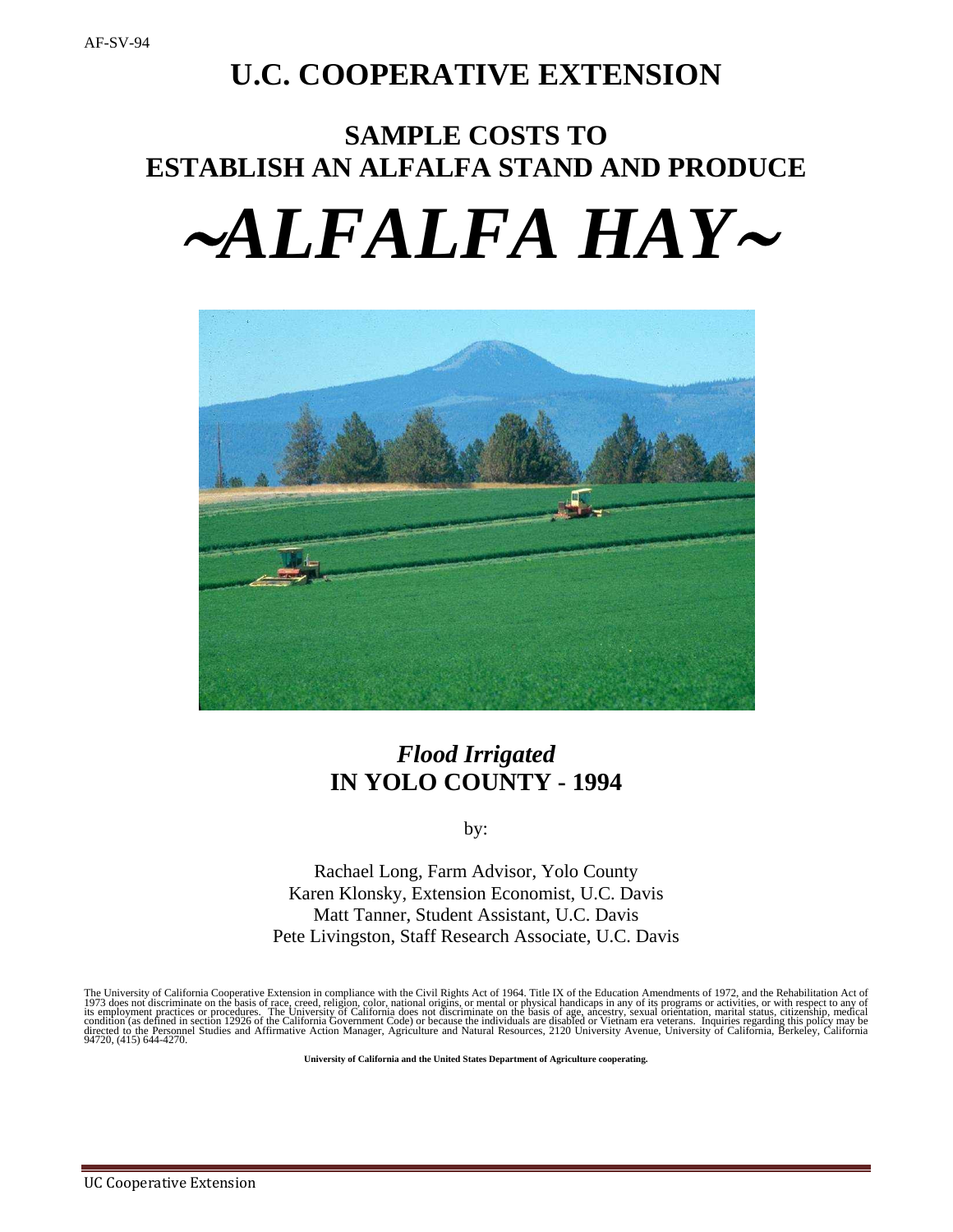## **U. C. COOPERATIVE EXTENSION**

#### **GENERAL INFORMATION FOR ESTABLISHING AN ALFALFA STAND AND PRODUCING ALFALFA HAY** *Flood Irrigated* **Yolo County - 1994**

The detailed costs to establish an alfalfa stand and produce alfalfa hay in Sacramento Valley of California are presented in this study. The hypothetical farm used in this report consists of 2,900 acres of which 400 acres of alfalfa hay production.

This study consists of Assumptions for Establishing an Alfalfa Hay Stand and Producing Alfalfa Hay and nine tables. It is intended as a guide only. It can be used to make production decisions, determine potential returns, prepare budgets and evaluate production loans. Sample costs given for labor, materials, equipment and contract services are based on current figures. Some costs and practices detailed in this study may not be applicable to every situation. A blank, **Your Cos***t,* column is provided to enter your actual costs on **Table 1** and **4 Costs Per Acre to Establish An Alfalfa Stand** and **Costs Per Acre To Produce Alfalfa Hay**.

This study condidts of **General Assumptions fo Establishing an Alfalfa Stand and Producing Alflafa Hay** and nine tables.

- Table 1. **Costs Per Acre To Establish An Alfalfa Stand**
- Table 2. **Costs And Returns Per Acre To Establish An Alfalfa Stand**
- Table 3. **Monthly Cash Costs Per Acre To Establish An Alfalfa Stand**
- Table 4. **Costs Per Acre To Produce Alfalfa Hay**
- Table 5. **Costs And Returns Per Acre To Produce Alfalfa Hay**
- Table 6. **Monthly Cash Costs Per Acre To Produce Alfalfa Hay**
- Table 7. **Whole Farm Annual Equipment, Investment And Business Overhead Costs For Alfalfa Hay Establishment And Production**
- Table 8. **Hourly Equipment Costs For Alfalfa Hay Production**
- Table 9. **Ranging Analysis**

For an explanation of calculations used in this study refer to the attached General Assumptions or call the Department of Agricultural Economics, Cooperative Extension, University of California, Davis, California, (916) 752-3589 or call the alfalfa farm advisor Yolo County.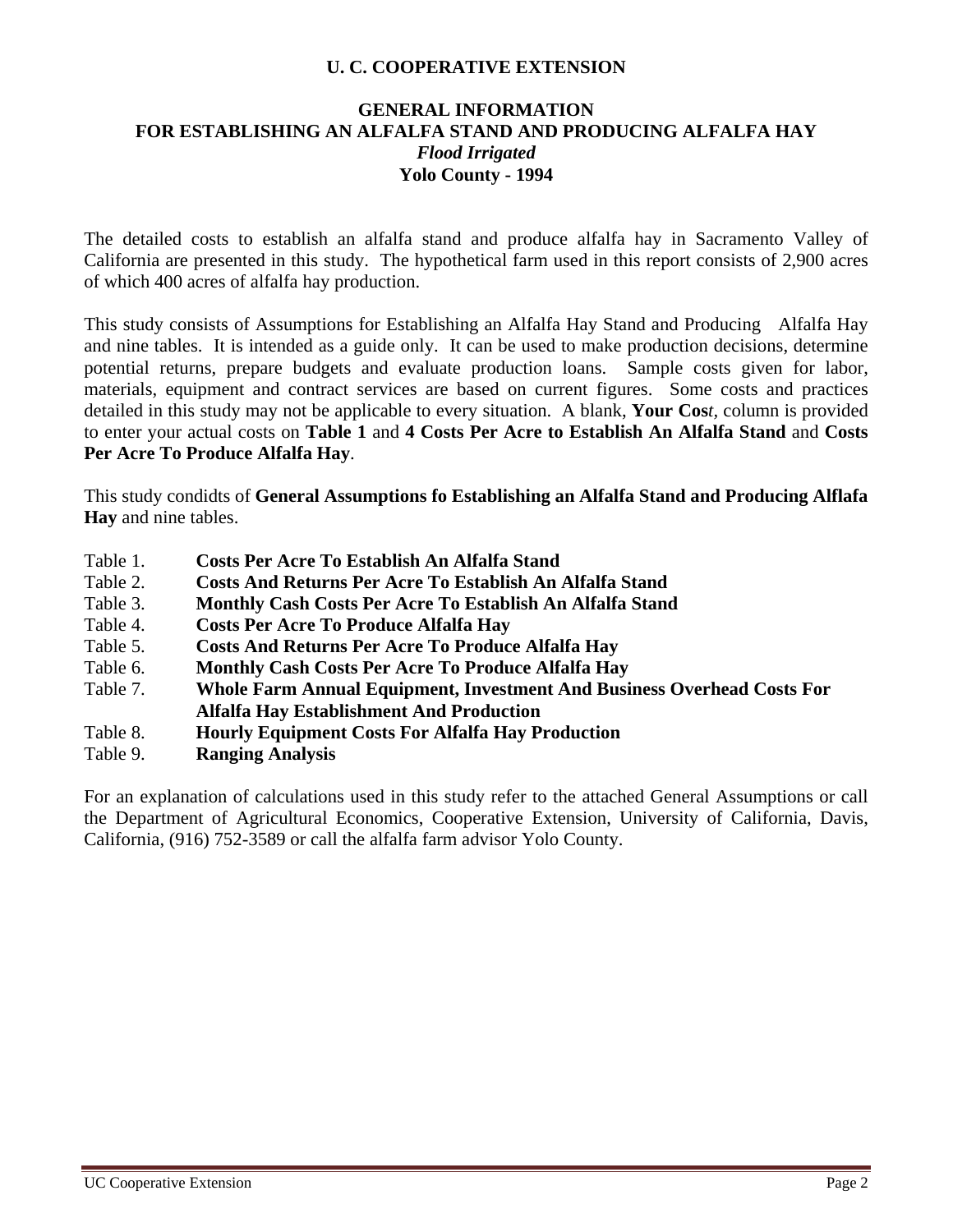### **U.C. COOPERATIVE EXTENSION**

## **GENERAL ASSUMPTIONS FOR ESTABLISHING AN ALFALFA STAND AND PRODUCING ALLFALFA HAY** *Flood Irrigated* **Yolo County - 1994**

The following is a description of some general assumptions pertaining to sample costs of alfalfa hay establishment and production in Yolo County. Practices described should not be considered recommendations by the University of California, but rather represent production procedures considered typical for this crop and area. Some of these costs and practices may not be applicable to your situation nor used during every production year. Additional ones not indicated may be needed.Cultural practices for the production of cotton vary by grower and region. Variations can be significant. The practices and inputs used in this cost study serve only as a sample or guide. These costs are represented on an annual, per acre basis. *The use of trade names in this report does not constitute an endorsement or recommendation by the University of California nor is any criticism implied by omission of other similar products.*

## **1. LAND AND ROTATION:**

This report is based on a 2,900 acre field and row crop farm of which 300 acres are producing alfalfa hay, another 100 acre stand of alfalfa is being established, and the remaining 2,500 acres are planted to field corn, sugar beets, processing tomatoes, and wheat. Other rotational crops that might also be planted on Sacramento Valley farms might include safflower, sunflowers, and dry beans.

## **2. SHARE RENT:**

Land in this study is leased on a share-rent basis with the land owner receiving 21% of the gross returns and the grower keeps the remaining share. Rental contracts and rates for land suitable for alfalfa production can range widely in Sacramento Valley. Previous land rental agreements for alfalfa in Sacramento Valley ranged from 15 to 33% of gross revenues while current rates vary from 18 to 25%. The land has developed wells, pumps, and permanent underground pipelines necessary for crop production and is considered in the land rent. Rent appears as a cash overhead cost in **Tables 1**, **2**, **3**, **4**, **5**, **6**, and **7**.

## **3. IRRIGATION SYSTEM:**

The permanent irrigation system consists of a wells, pumps and motors, and buried mainline. This part of the system is already in place when the land is rented. A side roll wheel line sprinkler system is used to irrigate the stand during establishment except for the pre-irrigation. It is estimated that 2 quarter mile sections of wheel line are needed by the farm to irrigate it's acreage efficiently. Eight acre-inches are applied during the pre-irrigation and six inches are sprinkled on. The cost of the wheel line sprinklers are shown under Annual Investment Costs on **Table 7**.

During production years the stand is flood irrigated. Water is pumped through alfalfa valves at the head of the field and flows down the alfalfa check between borders. Applied water will vary year to year, but in this study four acre-feet are used. Successful water management and irrigation scheduling requires careful observation of water conditions of the soil and plant.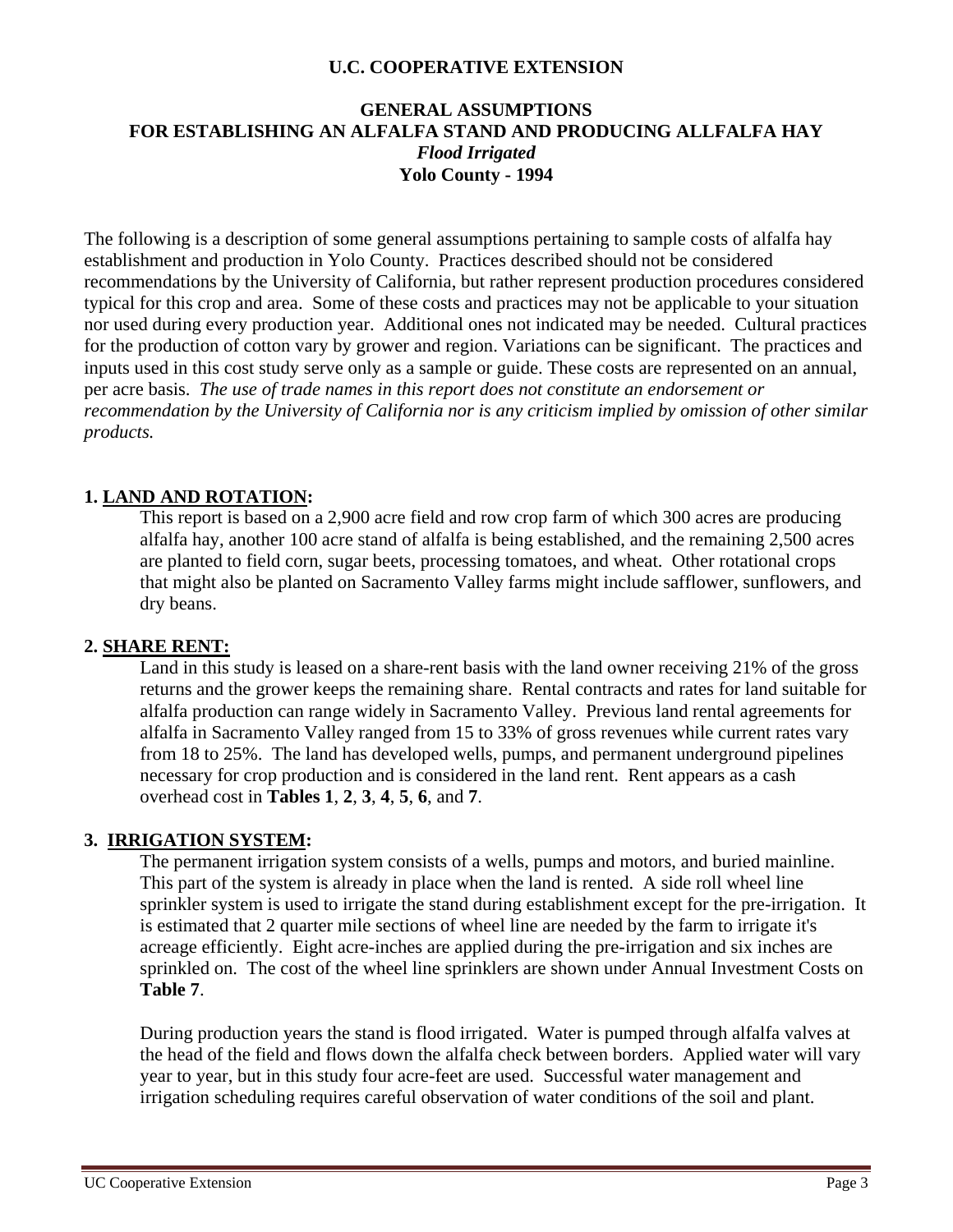Proper management of irrigation can provide for strong vegetative growth and influence insect and disease pest pressures.

Water cost will vary by grower across the Sacramento Valley depending on the particular irrigation district or various well characteristics, power costs, and other irrigation factors. Water cost for irrigation represents water pumped from the farm's well. In this study, water is valued at \$18.50 per acre-foot.

## **4. STAND ESTABLISHMENT:**

**Tables 1**, **2**, and **3** show the costs associated with ground preparation, planting and growing an alfalfa stand until the first production year. The alfalfa stand is prepared and planted in the Fall and the establishment year ends by the next January.

**Land Preparation:** Stand establishment begins by discing down the previous crops residue. The ground is ripped to a depth of 20 to 30 inches to fracture any soil compaction and improve water infiltration. Nutrients are spread and disced to incorporate them into the soil. Discing also helps to break up large clods of dirt, creating better seed-to-soil contact for good germination. After the field is leveled using a triplane, borders are pulled and water is run in the checks to irrigate for planting and to germinate weeds. Once any weeds have sprouted and the ground is firm enough to run equipment on, the field is cultivated. Just prior to seeding the fields are harrowed and rolled to remove any high and low spots caused by the pre-irrigation and cultivation. Alfalfa seed is planted at a depth of 1/4 inch or less using a planter at a rate of 25 pounds of seed per acre. Firming the seedbed to improve seed to soil contact is done with a ringroller immediately after planting. One additional irrigation is applied through wheel line sprinklers.

Ripping, discing, landplaning, cultivating, and floating are performed with a 225 HP crawler, while a 110 HP wheel tractor is used to set up the borders. A 60 HP wheel tractor is used for the rolling the field, planting, rolling, raking, and baling operations. The postemergent herbicide is a applied using an ATV with a small sprayer. Preplant fertilizers are custom spread by a commercial fertilizer company.

**Fertilization:** Several soil nutrients are spread on the field before the alfalfa is planted in order to adjust for deficiencies that commonly occur in the soils across the region. Growers should apply fertilizer or soil amendments only after soil tests determine unacceptable pH and nutrient levels. Sulfur (popcorn) is applied at a rate of 250 pounds per acre and  $P_2O_5$  (in the form of 18-46-0) is spread at 200 pounds per acre of material, after the field has been ripped and disced in October. This is equivalent to 250 pounds of sulfur, 80 pounds of  $P_2O_5$ , and 32 pounds of N per acre. Spreading fertilizer is accomplisheded by custom application. Once applied the ground is disced to incorporate fertilizers into the soil.

**Irrigation:** There up to four irrigation done in the establishment year, one is preplant and the other is after seeding. Since planting occurs in the Fall, winter rains may (but not always) provide much of the needed moisture until regular irrigations begin in the following production year. Eight acre-inches of water are flooded onto the bare ground during September. This irrigation is intended to not only provide moisture for crop germination, but also to settle the ground and sprout weeds for eradication before planting. The fields are harrowed and rolled afterwards in order to remove high and low spots so that standing water will not form when flood irrigated later. Areas continually flooded can weaken alfalfa plants and increase their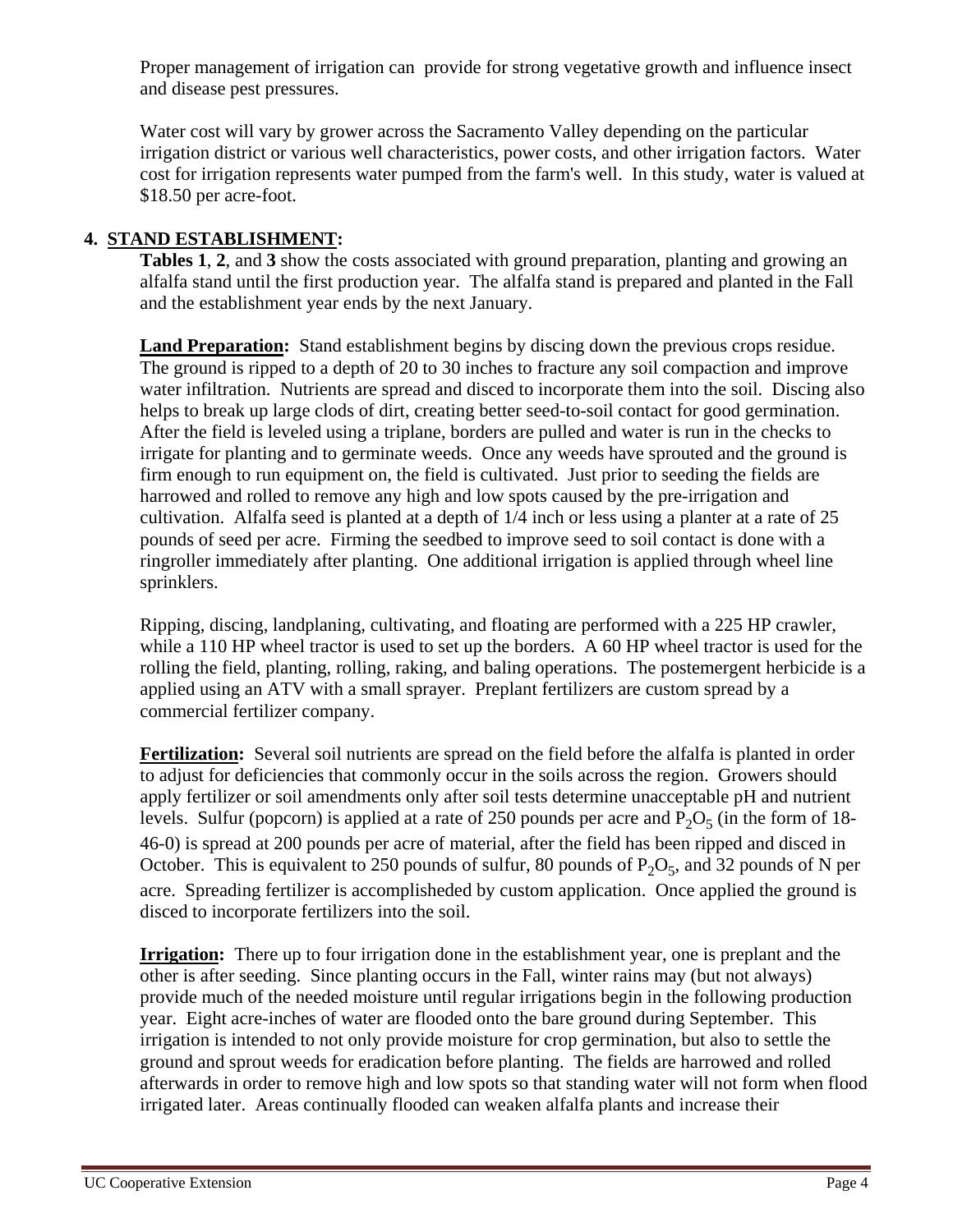susceptibility to insects, weeds, and diseases and lower yields. The remaining six acre-inches are applied after planting through 2 - 3 sprinklers irrigations.

**Weed Control:** A variety of grasses and broadleaf weeds can compete heavily with a seedling stand of alfalfa during the establishment year. Planting time (fall or spring) can be a critical factor for managing weeds in different areas. In establishing this stand, one post emergent herbicide mix of Envy<sup>®</sup> (2,4-DB amine) and Gramoxone<sup>®</sup> is applied in January. An ATV and small sprayer are used to minimize damage to the young plants from the wheel tracks.

## **5. ESTABLISHMENT COST:**

The cost to establish an alfalfa stand are the cash expenses required to prepare the land, plant and grow the alfalfa through the first year until a yield is produced, minus any returns. In this case it is only the first year. Establishment cost per acre is represented in **Tables 1**, **2**, and **3** as the Net Cash Cost/Acre. This is equal to \$427 per acre or \$128,100 for the 300 acre stand. To obtain stand establishment cost for an average production year, the Net Total Cost/Acre for the establishment year in **Table 1** is divided by 4 years. This becomes an investment cost in **Tables 4**, **5**, **6**, and **7**. The annual production cost in the study represents an average year's production cost from the second through life of the stand.

## **6. PRODUCTION CULTURAL PRACTICES AND INPUTS:**

**Vertebrate Pest Control:** Alfalfa is attractive to many rodents and stands can suffer serious damage by the foraging of these pests. Several species of pocket gophers (*Thomomys spp.*) and ground squirrels (*Spermophilus spp.*) are the main vertebrate pests that cause problems in alfalfa stands. Control strategies depend on the animal causing the damage. Poison bait is most commonly used to control gophers and squirrels; it can be applied in several methods depending on conditions. In this study, vertebrate pest treatment occurs in March with the use of poison bait.

**Irrigation:** The price of irrigation includes water cost and labor expense. Irrigation begins in April and continues through the season until September. Four acre-feet of water are applied using flood irrigation in each check. While in this study water is applied in seven irrigations over six months, actual water needs will vary considerably due to soil, plant physiological, and climatic factors. To avoid water stressing plants or creating conditions favorable for disease and weed problems, growers need to schedule irrigations based on plant requirements.

**Fertilization:** Alfalfa should only be fertilized after either a soil or plant tissue test has determined a need. Phosphorous and sulfur are essential for good alfalfa production in this region, but are applied infrequently as a need occurs. In this study, no fertilizers are applied during the production years of the stand.

**Weed Control:** A variety of weeds invade alfalfa as fall arrives and the stand become dormant. Soil residual herbicides (Velpar<sup>®</sup> and Treflan<sup>®</sup>) for control of winter weeds are applied in February to established alfalfa stands. Velpar<sup>®</sup> is used to treat 40% of the acreage, while Treflan  $\textcircled{8}$  is spread on 100% of the fields. Summer grass control is usually not needed on the entire acreage and in this study, only 25% of the alfalfa fields are treated with an herbicide. This treatment consists of one application of Poast<sup> $\circledast$ </sup> during June.

**Insect Control:** Several insect species attack alfalfa, but alfalfa weevil (*Hypera postica*), alfalfa caterpillar (*Colias eurytheme*), and armyworms (*Spodoptera spp.*) are the major pests in this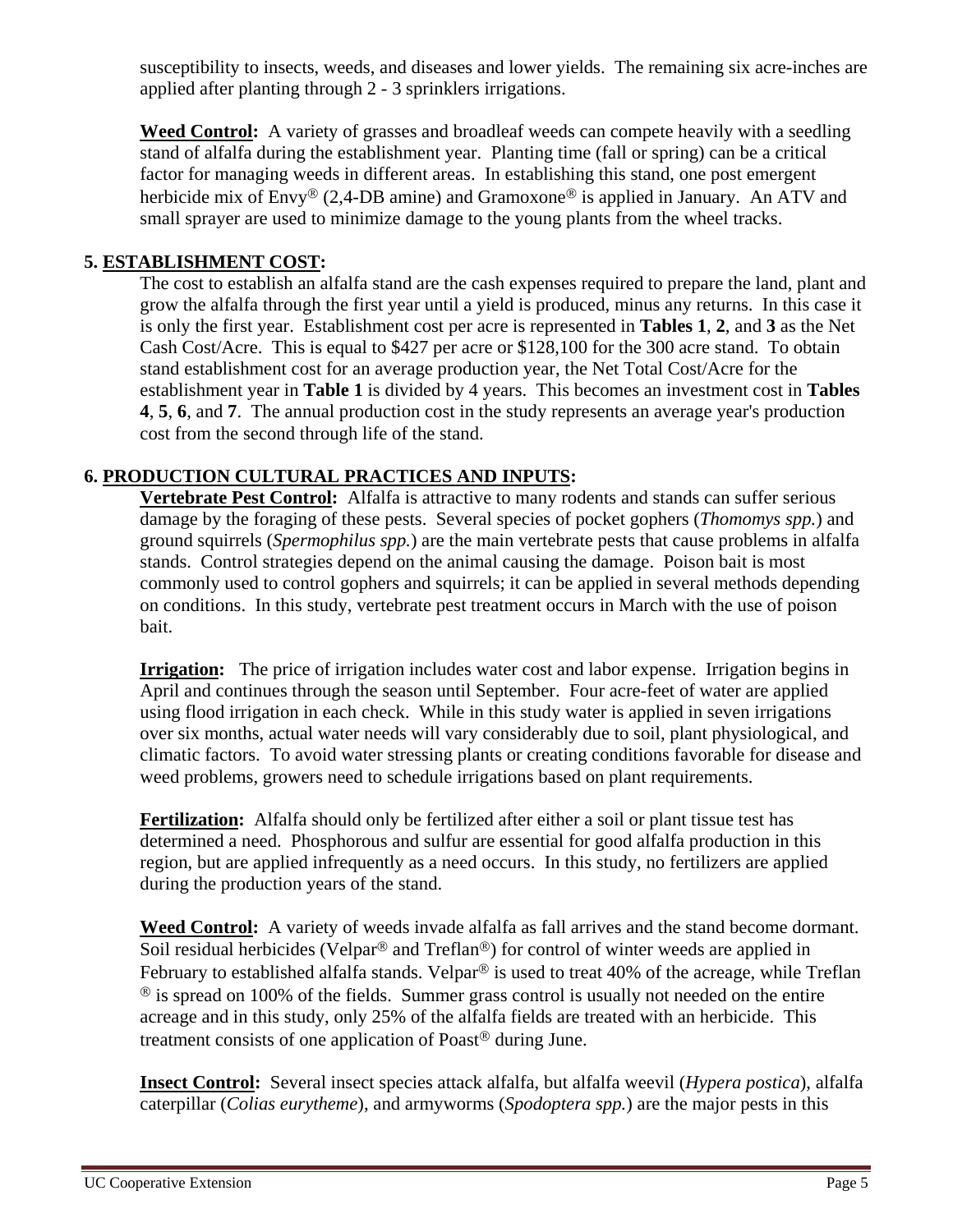study, that are assumed to cause economic damage. However, several species of aphids and other insects can cause damage that may require treatment. Monitoring pest populations is essential for good control. Field sweeps coupled with recommended threshold guidelines can help growers determine when or if to treat.

Both adults and juvenile weevils feed on plants, though it is in the larval stage that damage is most severe. Weevils are presumed to reach population levels requiring two treatment for control. In this study, they are sprayed with Imidan<sup>®</sup> mixed with Pounce<sup>®</sup> (for aphids) followed by a second application of Malathion. The first treatment covers 100% of the acreage while the second is applied to 25% of the acres. Both sprays are applied by aircraft in March.

Worms are injurious to plants only in their larval state, but have multiple generations during the growing season. Plant damage caused by armyworms is characterized by skeletonization of leaves, marked by the large veins remaining. Alfalfa caterpillars on the other hand defoliate large sections of leaves but do also eat the veins. The armyworm spray consists of two application of Lannate<sup>®</sup> in July and August while alfalfa caterpillars are treated with twice with Javelin<sup>®</sup>.

The pesticides and rates mentioned in this cost study are a few of those that are listed in the UC IPM Alfalfa Pest Management Guidelines and Integrated Peat Management For Alfalfa Hay. Written recommendations are required for many pesticides and are made by licensed pest control advisors. For information and pesticide use permits, contact the local county Agricultural Commissioner's office. Contact your local farm advisor for advice on production practices.

## **7. HARVEST:**

Harvesting is a crucial operation for alfalfa hay. Timing of harvest can have a drastic impacts on stand vigor, hay quality, yield, and pest populations. Growers have often based cutting decisions on market considerations or the number of blooming plants. But time and number of blooms is strongly affected by many factors which may not denote optimum plant maturity. Research suggests that a more reliable indicator for harvest timing may be plant bud regrowth. This is a measure of bud growth at the crown as the plant begins to store nutrients in the roots. While growers will always harvest hay when demand or price is high in order to maximize returns, when the market is poor and harvest considerations are based largely on agronomic factors, plant bud regrowth may be a better gauge to use.

Hay is harvested seven times in established stands; once in the months of April, May, June, July, and September and twice in August. In this study, the grower has their alfalfa custom harvested. Alfalfa is cut with a swather and left to dry for several days before it is turned and windrowed by a rake. Once the hay has dried to the correct moisture content it is baled by a baler into 90 to 120 pound bales. The bales are then picked up with a balewagon which moves them from the field and roadsides them in a stack.

Since the farm has its hay custom harvested, there are no costs incurred for owning this equipment. If a grower harvested their hay custom using their own equipment, harvest expense (the custom harvest charge) should be subtracted from harvest costs in **Table 4** and all equipment for harvest operations should be added to the investment costs in **Table 7**. A cash harvesting cost based on owned equipment would then be added to harvest costs in **Table 4**.

Growers may choose to own swathers, rakes, balers and tractors, and balewagons, purchased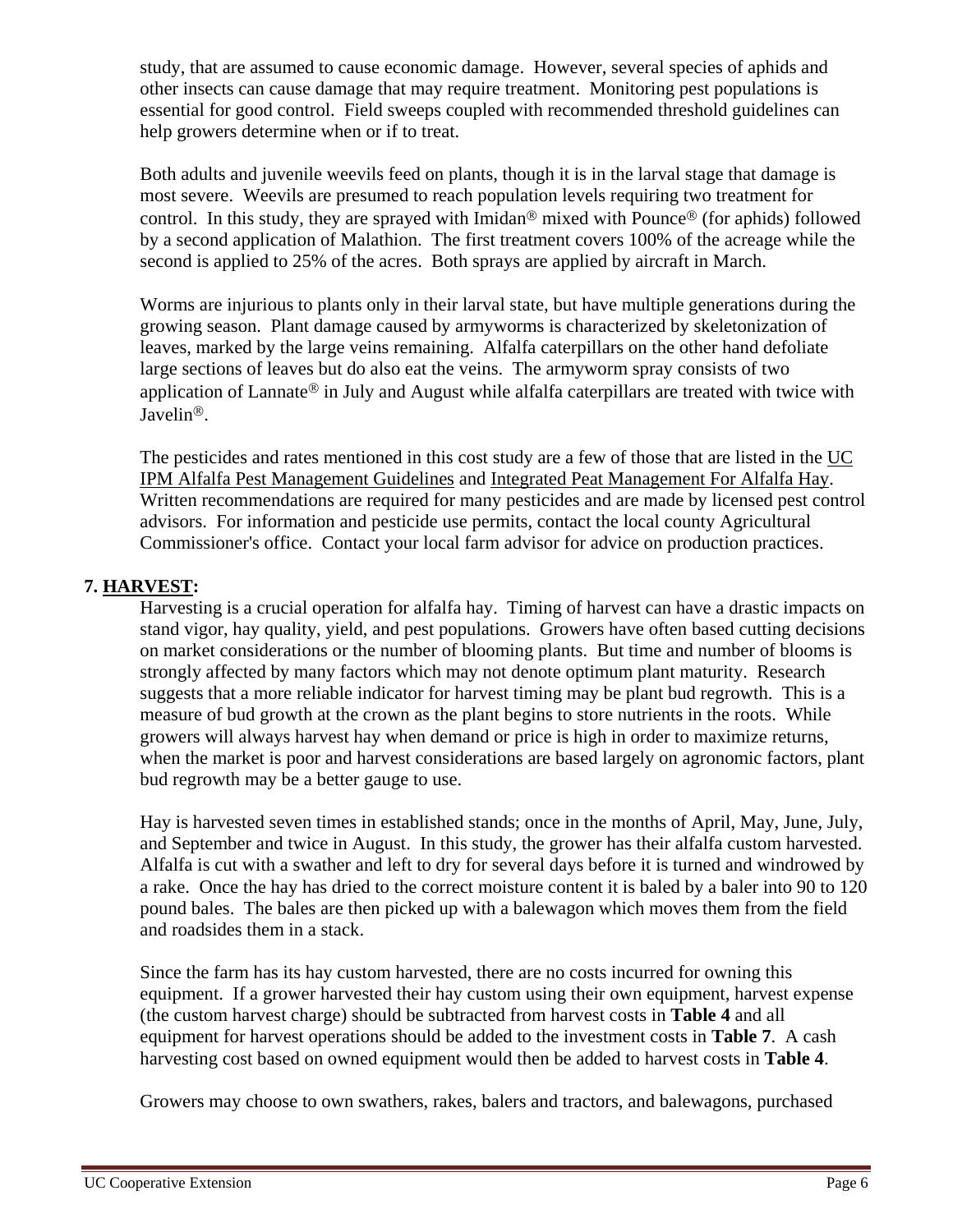either new or used, or hire a custom harvester to perform the harvest. Many factors are important in deciding which harvesting option a grower uses. These considerations and appropriate method of analysis is discussed in "Acquiring alfalfa hay harvest equipment: A financial analysis of alternatives".

## **8. YIELDS & RETURNS:**

Yields: The crop is assumed to yield seven tons of hay per acre over seven cuttings per year once the stand is established. Annual yield variations can range from 5 to 10 tons per acre in this region.

**Returns:** An estimated price of a \$90 per ton of hay is used to calculate returns above several levels of cost. Returns may range from \$55 to \$130 per ton; the \$90 used in the cost study is, at best, an estimate taking into consideration current situations. Additionally, in some areas, alfalfa going into dormancy may be grazed with livestock with a fee charged per head. Income from this source may help growers increase their return per acre, but is not assumed in this study. **Table 9** indicates the effects on grower returns based on varying yields and returns. Breakeven points based on estimated costs are calculated for both yields and return prices in **Table 10**.

## **9. RISK:**

The risks associated with alfalfa production should not be minimized. While this study makes every effort to model a production system based on typical, real world practices, it cannot fully represent financial, agronomic and market risks which affect the profitability and economic viability of alfalfa production.

Risk is caused by uncontrollable factors such as a decrease in the demand for alfalfa hay, an oversupply, or crop losses. Because of the risk involved, access to a market is crucial. A grower should identify potential markets before any alfalfa production begins.

### **10. LABOR:**

Basic hourly wages for workers are \$6.00 and \$4.25 per hour for machine operators and field workers (irrigator), respectively. Adding 34% for SDI, FICA, insurance and other benefits increases the labor rates shown to \$8.04 per hour for machine labor and \$5.70 per hour for nonmachine labor. The labor hours for operations involving machinery are 10% higher than the machine hours to account for extra labor involved in equipment set-up, moving, maintenance and repair. Wages for managers are not included as a cash cost. However, farms with supervisors or managers, regardless of whether they are the owners, should include their wages in order to account for them as a cash overhead cost. Any returns above total costs are considered returns to investment.

## **11. CASH OVERHEAD:**

Cash overhead consists of various cash expenses paid out during the year that are assigned to the whole farm and not to a particular operation. These costs include property taxes, interest on operating capital, office expense, liability and property insurance, and equipment repairs.

**Property Taxes:** Counties charge a base property tax rate of 1% on the assessed value of the property. In some counties special assessment districts exist and charge additional taxes on property including equipment, buildings, and improvements. For this study, county taxes are calculated as 1% of the average value of the property. Average value equals new cost plus salvage value divided by 2 on a per acre basis.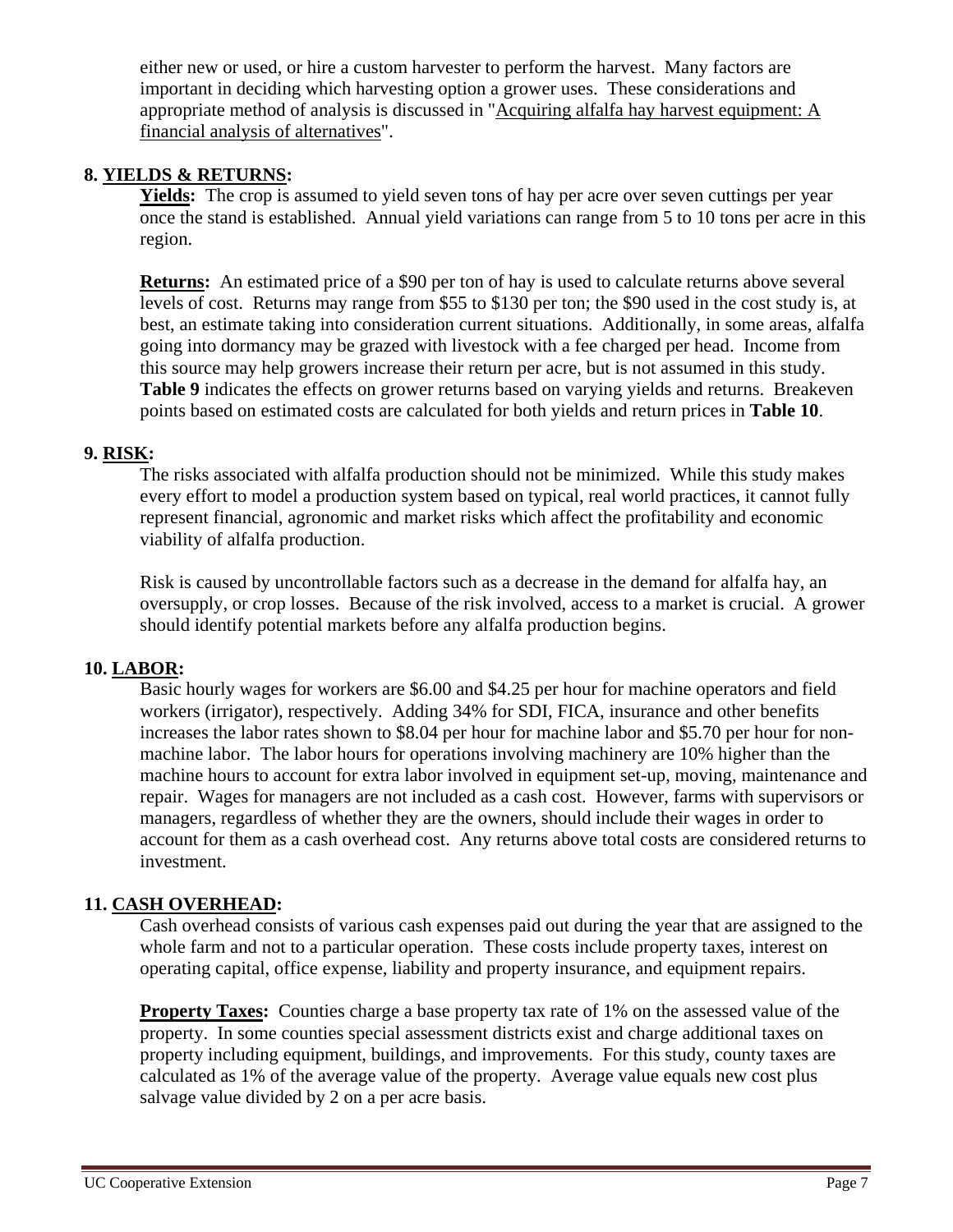**Interest On Operating Capital:** Interest on operating capital is based on cash operating costs and is calculated monthly until harvest at a nominal rate of 7.89% per year. A nominal interest rate is the going market cost of borrowed funds.

**Insurance:** Insurance for farm investments vary depending on the assets included and the amount of coverage. Property insurance provides coverage for property loss and is charged at 0.713% of the average value of the assets over their useful life. Liability insurance covers accidents on the farm and costs \$960 for the entire farm or \$0.56 per acre.

**Office Expense:** Office and business expenses are estimated at \$30 per acre. These expenses include office supplies, telephones, bookkeeping, accounting, legal fees, road maintenance, etc. Cash overhead costs are found in **Tables 1**, **2**, **3**, **4**, **5**, and **6**.

## **12. NON-CASH OVERHEAD:**

Non-cash overhead is comprised of depreciation and interest charged on equipment and other investments. Although farm equipment on typical farm in the Sacramento Valley is often purchased used, this study shows the current purchase price for new equipment adjusted to 50% of new value to indicate a mix of new and used equipment. Annual equipment and investments costs are shown in **Tables 1**, **2**, **4**, **5**, and **7**. They represent depreciation and opportunity cost for each investment on an annual per acre basis.

**Depreciation:** Depreciation is a reduction in market value of investments due to wear, obsolescence, and age, and is on a straight line basis. Annual depreciation is calculated as purchase price minus salvage value divided by years the investment is held. The purchase price and years of life are shown in **Table 7**.

**Interest On Investment:** Interest is charged on investments to account for income foregone (opportunity cost) that could be received from an alternative investment. The investments are assumed to be owned outright. Therefore, interest on investments is a non-cash cost. Investments include land, buildings, and equipment. Interest is calculated as the average value of the investment during its useful life, multiplied by 3.72% per year. Average value for equipment and buildings equals new cost plus salvage value divided by 2 on a per acre basis.

**Average Value:** The interest rate used to calculate opportunity cost is estimated as a ten year average of the agricultural sector longrun rate of return to production assets from current income. It is used to reflect the long-term realized rate of return to these specialized resources that can only be used effectively in the agricultural sector.

## **13. EQUIPMENT CASH COSTS:**

Equipment costs are composed of three parts; non-cash overhead, cash overhead, and operating costs. Both of the overhead factors have been discussed in previous sections. The operating costs consist of fuel, lubrication, and repairs.

In allocating the equipment costs on a per acre basis, the following hourly charges are calculated first and shown in **Table 8**. Repair costs are based on purchase price, annual hours of use, total hours of life, and repair coefficients formulated by the American Society of Agricultural Engineers (ASAE). Fuel and lubrication costs are also determined by ASAE equations based on maximum PTO hp, and type of fuel used. The fuel and repair cost per acre for each operation in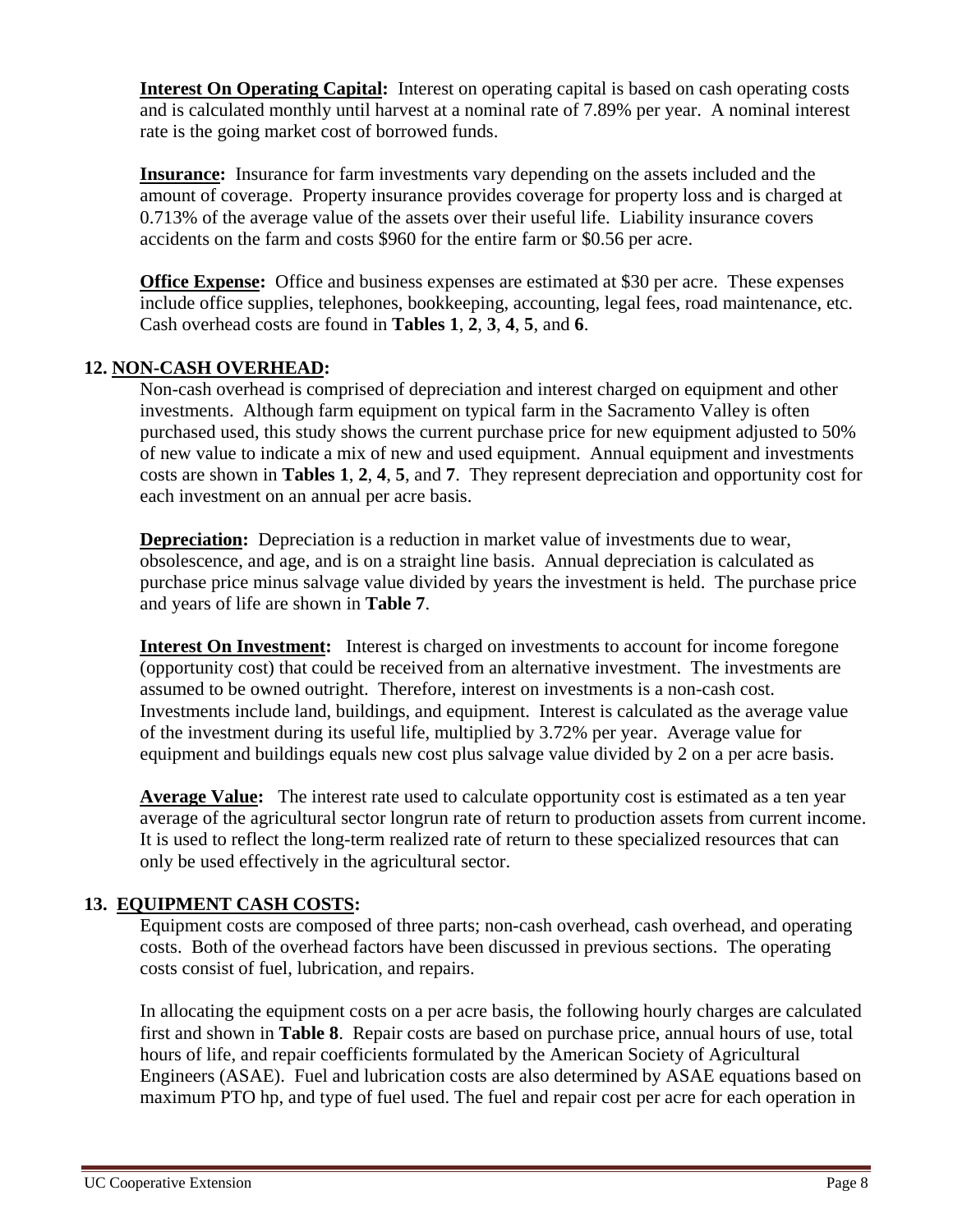**Tables 1** and **4** is determined by multiplying the total hourly operating cost in **Table 8** for each piece of equipment used for the cultural practice by the number of hours per acre for that operation. Tractor time is 10% higher than implement time for a given operation to account for setup time. Prices for on-farm delivery of diesel and gasoline are \$0.85 and \$1.17 per gallon, respectively.

## **REFERENCES:**

- 1. American Society of Agricultural Engineers. 1992. American Society of Agricultural Engineers Standards Yearbook. St. Joseph, MI.
- 2. Blank, Steve, Karen Klonsky, Kim Norris, and Steve Orloff. 1992. Acquiring alfalfa hay equipment: A financial analysis of alternatives. Giannini Foundation Information Series No. 92-1. Univ. of California. Oakland, CA.
- 3. Boelje, Michael D., and Vernon R. Eidman. 1984. Farm Management. John Wiley and Sons. New York, NY
- 4. Flint, Mary Louise (ed.). 1981. Integrated Pest Management for alfalfa hay. Pub. 3312. Statewide IPM Project. Univ. of California. Oakland, CA.
- 5. Statewide IPM Project. 1990. UC Pest management guidelines, alfalfa. *In* M. L. Flint (ed.) UC IPM pest management guidelines. Pub. 3339. IPM Education and Pub. Univ. of California, Div. of Agric. and Natural Resources. Oakland, CA.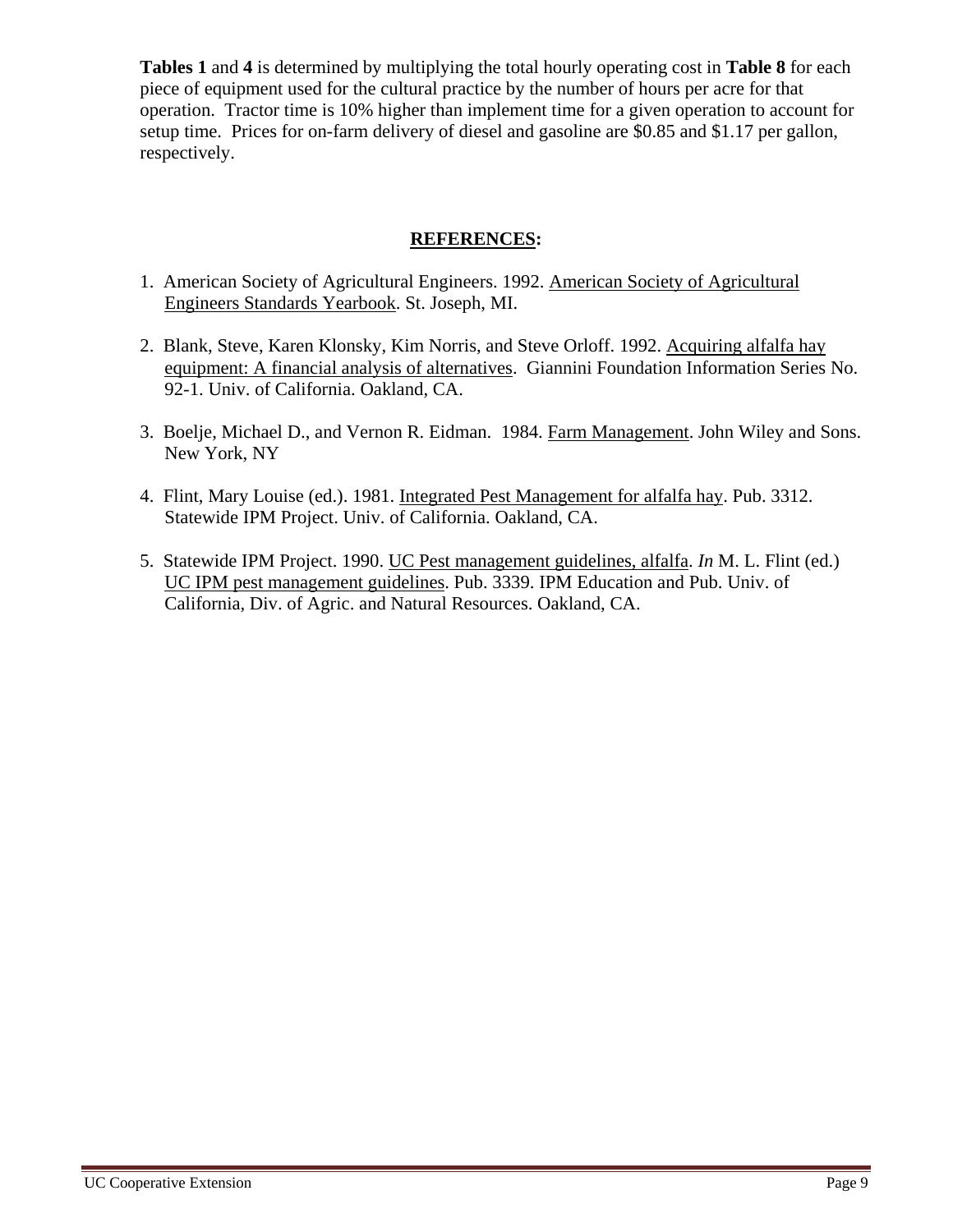## U.C. COOPERATIVE EXTENSION Table 1. COSTS PER ACRE TO ESTABLISH AN ALFALFA STAND SACRAMENTO VALLEY - 1994

## Labor Rate: \$8.04/hr. machine labor Interest Rate: 7.89% \$5.70/hr. non-machine labor Yield per Acre: 6.00 Ton

|                                                                     | Operation<br>Time                                                                                                                                                                                                                                                                                                                                                                                                                                                                      |                       |                                                                                                                                                                                                                                                                                                                                                                                                                                                                                                 | --------------------        Cash and Labor Costs per Acre ------------<br>Labor Fuel, Lube Material Custom/ |                                                                                        | Total               | Your |
|---------------------------------------------------------------------|----------------------------------------------------------------------------------------------------------------------------------------------------------------------------------------------------------------------------------------------------------------------------------------------------------------------------------------------------------------------------------------------------------------------------------------------------------------------------------------|-----------------------|-------------------------------------------------------------------------------------------------------------------------------------------------------------------------------------------------------------------------------------------------------------------------------------------------------------------------------------------------------------------------------------------------------------------------------------------------------------------------------------------------|-------------------------------------------------------------------------------------------------------------|----------------------------------------------------------------------------------------|---------------------|------|
| Operation                                                           | (Hrs/A)                                                                                                                                                                                                                                                                                                                                                                                                                                                                                |                       | Cost & Repairs                                                                                                                                                                                                                                                                                                                                                                                                                                                                                  | <b>Cost</b>                                                                                                 | Rent                                                                                   | Cost                | Cost |
| ----------<br>Cultural:                                             |                                                                                                                                                                                                                                                                                                                                                                                                                                                                                        |                       |                                                                                                                                                                                                                                                                                                                                                                                                                                                                                                 |                                                                                                             |                                                                                        |                     |      |
| Disc 2X                                                             | 0.26                                                                                                                                                                                                                                                                                                                                                                                                                                                                                   | 2.51                  | 9.43                                                                                                                                                                                                                                                                                                                                                                                                                                                                                            | 0.00                                                                                                        | 0.00                                                                                   | 11.93               |      |
| Subsoil                                                             | 0.40                                                                                                                                                                                                                                                                                                                                                                                                                                                                                   |                       |                                                                                                                                                                                                                                                                                                                                                                                                                                                                                                 |                                                                                                             | 0.00                                                                                   | 17.07               |      |
| Disc                                                                | 0.26                                                                                                                                                                                                                                                                                                                                                                                                                                                                                   |                       | $\begin{array}{ccc} 2.31 & 3.321 \ 3.86 & 13.21 \ 2.51 & 10.63 \ 4.92 & 18.05 \ 0.96 & 1.48 \end{array}$                                                                                                                                                                                                                                                                                                                                                                                        |                                                                                                             | $\begin{array}{ccc} 0.00 & 0.00 \ 0.00 & 0.00 \ 0.00 & 0.00 \ 0.00 & 0.00 \end{array}$ | 13.14               |      |
| Triplane 3X                                                         | 0.51                                                                                                                                                                                                                                                                                                                                                                                                                                                                                   |                       |                                                                                                                                                                                                                                                                                                                                                                                                                                                                                                 |                                                                                                             |                                                                                        | 22.97               |      |
| Pull Borders                                                        |                                                                                                                                                                                                                                                                                                                                                                                                                                                                                        |                       |                                                                                                                                                                                                                                                                                                                                                                                                                                                                                                 |                                                                                                             | 0.00                                                                                   | 2.44                |      |
| Fertilize - Preplant                                                |                                                                                                                                                                                                                                                                                                                                                                                                                                                                                        |                       |                                                                                                                                                                                                                                                                                                                                                                                                                                                                                                 | 64.75                                                                                                       | 0.00                                                                                   | 69.36               |      |
| Open Ditch                                                          |                                                                                                                                                                                                                                                                                                                                                                                                                                                                                        |                       |                                                                                                                                                                                                                                                                                                                                                                                                                                                                                                 | 0.00                                                                                                        | 0.00                                                                                   | 1.31                |      |
| Pre-irrigation                                                      |                                                                                                                                                                                                                                                                                                                                                                                                                                                                                        |                       |                                                                                                                                                                                                                                                                                                                                                                                                                                                                                                 |                                                                                                             |                                                                                        | 19.52               |      |
| Cultivate                                                           |                                                                                                                                                                                                                                                                                                                                                                                                                                                                                        |                       |                                                                                                                                                                                                                                                                                                                                                                                                                                                                                                 |                                                                                                             |                                                                                        | 3.60                |      |
| Harrow & Ring Roll Ground                                           |                                                                                                                                                                                                                                                                                                                                                                                                                                                                                        |                       |                                                                                                                                                                                                                                                                                                                                                                                                                                                                                                 |                                                                                                             |                                                                                        | 3.52                |      |
| Plant Alfalfa                                                       |                                                                                                                                                                                                                                                                                                                                                                                                                                                                                        |                       |                                                                                                                                                                                                                                                                                                                                                                                                                                                                                                 |                                                                                                             |                                                                                        | 54.63               |      |
| Ring Roll                                                           |                                                                                                                                                                                                                                                                                                                                                                                                                                                                                        |                       |                                                                                                                                                                                                                                                                                                                                                                                                                                                                                                 |                                                                                                             |                                                                                        | 1.60                |      |
| Irrigate - Sprinkler                                                |                                                                                                                                                                                                                                                                                                                                                                                                                                                                                        |                       |                                                                                                                                                                                                                                                                                                                                                                                                                                                                                                 |                                                                                                             |                                                                                        | 16.38               |      |
| Weed Control - Winter Dormant Spray                                 |                                                                                                                                                                                                                                                                                                                                                                                                                                                                                        |                       |                                                                                                                                                                                                                                                                                                                                                                                                                                                                                                 | 36.80                                                                                                       | 0.00                                                                                   | 37.28               |      |
| Pickup Truck Use                                                    |                                                                                                                                                                                                                                                                                                                                                                                                                                                                                        |                       | $\begin{array}{cccc} 0.51 & 0.96 & . & . & . & . & . & . & . & . \\ 0.18 & 1.72 & 2.89 & . & . & . & . & . & . \\ 0.05 & 0.48 & 0.83 & . & . & . & . & . \\ 1.25 & 7.13 & 0.00 & . & . & . & . & . \\ 0.07 & 0.69 & 2.82 & . & . & . & . & . \\ 0.25 & 2.41 & 3.22 & . & . & . & . & . \\ 0.08 & 0.77 & 0.83 & . & . & . & . & . \\ 1.25 & 7.13 & 0.$                                                                                                                                           | 0.00                                                                                                        | 0.00                                                                                   | 5.77                |      |
| TOTAL CULTURAL COSTS                                                | -----------<br>4.89                                                                                                                                                                                                                                                                                                                                                                                                                                                                    | 39.19                 | 69.14                                                                                                                                                                                                                                                                                                                                                                                                                                                                                           | 172.19                                                                                                      | ----------<br>0.00                                                                     | 280.52              |      |
| Interest on operating capital @ 7.89%                               |                                                                                                                                                                                                                                                                                                                                                                                                                                                                                        |                       |                                                                                                                                                                                                                                                                                                                                                                                                                                                                                                 |                                                                                                             |                                                                                        | 13.14               |      |
| TOTAL OPERATING COSTS/ACRE                                          |                                                                                                                                                                                                                                                                                                                                                                                                                                                                                        | 39.19                 | 69.14                                                                                                                                                                                                                                                                                                                                                                                                                                                                                           | 172.19                                                                                                      | 0.00                                                                                   | 293.66              |      |
| TOTAL OPERATING COSTS/TON                                           |                                                                                                                                                                                                                                                                                                                                                                                                                                                                                        |                       |                                                                                                                                                                                                                                                                                                                                                                                                                                                                                                 |                                                                                                             |                                                                                        | 48.94               |      |
| CASH OVERHEAD:                                                      |                                                                                                                                                                                                                                                                                                                                                                                                                                                                                        |                       |                                                                                                                                                                                                                                                                                                                                                                                                                                                                                                 |                                                                                                             |                                                                                        |                     |      |
| Liability Insurance                                                 |                                                                                                                                                                                                                                                                                                                                                                                                                                                                                        |                       |                                                                                                                                                                                                                                                                                                                                                                                                                                                                                                 |                                                                                                             |                                                                                        | 0.30                |      |
| Office Expense                                                      |                                                                                                                                                                                                                                                                                                                                                                                                                                                                                        |                       |                                                                                                                                                                                                                                                                                                                                                                                                                                                                                                 |                                                                                                             |                                                                                        | 30.00               |      |
| Field Sanitation                                                    |                                                                                                                                                                                                                                                                                                                                                                                                                                                                                        |                       |                                                                                                                                                                                                                                                                                                                                                                                                                                                                                                 |                                                                                                             |                                                                                        | 0.52                |      |
| Share Rent @ 21% Of Gross Returns                                   |                                                                                                                                                                                                                                                                                                                                                                                                                                                                                        |                       |                                                                                                                                                                                                                                                                                                                                                                                                                                                                                                 |                                                                                                             |                                                                                        | 94.50               |      |
| Property Taxes                                                      |                                                                                                                                                                                                                                                                                                                                                                                                                                                                                        |                       |                                                                                                                                                                                                                                                                                                                                                                                                                                                                                                 |                                                                                                             |                                                                                        | 3.63                |      |
| Property Insurance                                                  |                                                                                                                                                                                                                                                                                                                                                                                                                                                                                        |                       |                                                                                                                                                                                                                                                                                                                                                                                                                                                                                                 |                                                                                                             |                                                                                        | 2.59                |      |
| Investment Repairs                                                  |                                                                                                                                                                                                                                                                                                                                                                                                                                                                                        |                       |                                                                                                                                                                                                                                                                                                                                                                                                                                                                                                 |                                                                                                             |                                                                                        | 1.84                |      |
| TOTAL CASH OVERHEAD COSTS                                           |                                                                                                                                                                                                                                                                                                                                                                                                                                                                                        |                       |                                                                                                                                                                                                                                                                                                                                                                                                                                                                                                 |                                                                                                             |                                                                                        | 133.38              |      |
| ----------------------<br>TOTAL CASH COSTS/ACRE                     | ---------------------------                                                                                                                                                                                                                                                                                                                                                                                                                                                            |                       |                                                                                                                                                                                                                                                                                                                                                                                                                                                                                                 |                                                                                                             |                                                                                        | 427.04              |      |
| TOTAL CASH COSTS/TON                                                |                                                                                                                                                                                                                                                                                                                                                                                                                                                                                        |                       |                                                                                                                                                                                                                                                                                                                                                                                                                                                                                                 |                                                                                                             |                                                                                        | 71.17               |      |
| ---------------------<br>NON-CASH OVERHEAD:                         |                                                                                                                                                                                                                                                                                                                                                                                                                                                                                        |                       |                                                                                                                                                                                                                                                                                                                                                                                                                                                                                                 |                                                                                                             |                                                                                        |                     |      |
| Investment                                                          |                                                                                                                                                                                                                                                                                                                                                                                                                                                                                        | Per producing<br>Acre | Depreciation                                                                                                                                                                                                                                                                                                                                                                                                                                                                                    | ------------ Annual Cost ------------<br>Interest @ 3.72%                                                   |                                                                                        |                     |      |
| ----------                                                          |                                                                                                                                                                                                                                                                                                                                                                                                                                                                                        |                       | _____________                                                                                                                                                                                                                                                                                                                                                                                                                                                                                   | ------------------                                                                                          |                                                                                        |                     |      |
| ATV - 4WD                                                           |                                                                                                                                                                                                                                                                                                                                                                                                                                                                                        | 2.81                  | 0.51                                                                                                                                                                                                                                                                                                                                                                                                                                                                                            |                                                                                                             | 0.06                                                                                   | 0.56                |      |
| Pipe - Wheel Lines                                                  |                                                                                                                                                                                                                                                                                                                                                                                                                                                                                        | 11.11                 | 1.00                                                                                                                                                                                                                                                                                                                                                                                                                                                                                            |                                                                                                             | 0.23                                                                                   | 1.23                |      |
| Fuel Tanks & Pumps                                                  |                                                                                                                                                                                                                                                                                                                                                                                                                                                                                        | 181.52                | 8.17                                                                                                                                                                                                                                                                                                                                                                                                                                                                                            |                                                                                                             | 3.71                                                                                   | 11.88               |      |
| Fuel Wagon                                                          |                                                                                                                                                                                                                                                                                                                                                                                                                                                                                        | 0.62                  | 0.06                                                                                                                                                                                                                                                                                                                                                                                                                                                                                            |                                                                                                             | 0.01                                                                                   | 0.07                |      |
| Truck Tractor                                                       |                                                                                                                                                                                                                                                                                                                                                                                                                                                                                        | 15.42                 | 0.92                                                                                                                                                                                                                                                                                                                                                                                                                                                                                            |                                                                                                             | 0.32                                                                                   | 1.24                |      |
| Trailer - Pipe                                                      |                                                                                                                                                                                                                                                                                                                                                                                                                                                                                        | 0.66                  | 0.09                                                                                                                                                                                                                                                                                                                                                                                                                                                                                            |                                                                                                             | 0.01                                                                                   | 0.10                |      |
| Shop Building                                                       |                                                                                                                                                                                                                                                                                                                                                                                                                                                                                        | 20.58                 | 0.74                                                                                                                                                                                                                                                                                                                                                                                                                                                                                            |                                                                                                             | 0.42                                                                                   | 1.16                |      |
| Shop Tools                                                          |                                                                                                                                                                                                                                                                                                                                                                                                                                                                                        | 4.12                  | 0.19                                                                                                                                                                                                                                                                                                                                                                                                                                                                                            |                                                                                                             | 0.08                                                                                   | 0.27                |      |
| Storage Building                                                    |                                                                                                                                                                                                                                                                                                                                                                                                                                                                                        | 8.30                  | 0.37                                                                                                                                                                                                                                                                                                                                                                                                                                                                                            |                                                                                                             | 0.17                                                                                   | 0.54                |      |
| Closed Mix System                                                   |                                                                                                                                                                                                                                                                                                                                                                                                                                                                                        | 1.26                  | 0.11                                                                                                                                                                                                                                                                                                                                                                                                                                                                                            |                                                                                                             | 0.03                                                                                   | 0.14                |      |
| Tool Carrier                                                        |                                                                                                                                                                                                                                                                                                                                                                                                                                                                                        | 4.77                  | 0.29                                                                                                                                                                                                                                                                                                                                                                                                                                                                                            |                                                                                                             | 0.10                                                                                   | 0.38                |      |
| Forklift - 5000 Lb                                                  |                                                                                                                                                                                                                                                                                                                                                                                                                                                                                        | 3.88                  | 0.35                                                                                                                                                                                                                                                                                                                                                                                                                                                                                            |                                                                                                             | 0.08                                                                                   | 0.43                |      |
| Implement Carrier                                                   |                                                                                                                                                                                                                                                                                                                                                                                                                                                                                        | 3.07                  | 0.18                                                                                                                                                                                                                                                                                                                                                                                                                                                                                            |                                                                                                             | 0.06                                                                                   | 0.25                |      |
| Equipment                                                           | $\begin{array}{cccccccccc} \multicolumn{2}{c}{} & \multicolumn{2}{c}{} & \multicolumn{2}{c}{} & \multicolumn{2}{c}{} & \multicolumn{2}{c}{} & \multicolumn{2}{c}{} & \multicolumn{2}{c}{} & \multicolumn{2}{c}{} & \multicolumn{2}{c}{} & \multicolumn{2}{c}{} & \multicolumn{2}{c}{} & \multicolumn{2}{c}{} & \multicolumn{2}{c}{} & \multicolumn{2}{c}{} & \multicolumn{2}{c}{} & \multicolumn{2}{c}{} & \multicolumn{2}{c}{} & \multicolumn{2}{c}{} & \multicolumn{2}{c}{} & \mult$ | 401.67                | 34.90<br>$\begin{array}{cccccccccc} \multicolumn{2}{c}{} & \multicolumn{2}{c}{} & \multicolumn{2}{c}{} & \multicolumn{2}{c}{} & \multicolumn{2}{c}{} & \multicolumn{2}{c}{} & \multicolumn{2}{c}{} & \multicolumn{2}{c}{} & \multicolumn{2}{c}{} & \multicolumn{2}{c}{} & \multicolumn{2}{c}{} & \multicolumn{2}{c}{} & \multicolumn{2}{c}{} & \multicolumn{2}{c}{} & \multicolumn{2}{c}{} & \multicolumn{2}{c}{} & \multicolumn{2}{c}{} & \multicolumn{2}{c}{} & \multicolumn{2}{c}{} & \mult$ |                                                                                                             | 8.22<br>----------                                                                     | 43.11<br>---------- |      |
| TOTAL NON-CASH OVERHEAD COSTS<br>__________________________________ |                                                                                                                                                                                                                                                                                                                                                                                                                                                                                        | 659.80                | 47.87                                                                                                                                                                                                                                                                                                                                                                                                                                                                                           |                                                                                                             | 13.50                                                                                  | 61.37<br>-------    |      |
| TOTAL COSTS/ACRE                                                    |                                                                                                                                                                                                                                                                                                                                                                                                                                                                                        |                       |                                                                                                                                                                                                                                                                                                                                                                                                                                                                                                 |                                                                                                             |                                                                                        | 488.41              |      |
| TOTAL COSTS/TON                                                     |                                                                                                                                                                                                                                                                                                                                                                                                                                                                                        |                       |                                                                                                                                                                                                                                                                                                                                                                                                                                                                                                 |                                                                                                             |                                                                                        | 81.40               |      |
|                                                                     |                                                                                                                                                                                                                                                                                                                                                                                                                                                                                        |                       |                                                                                                                                                                                                                                                                                                                                                                                                                                                                                                 |                                                                                                             |                                                                                        |                     |      |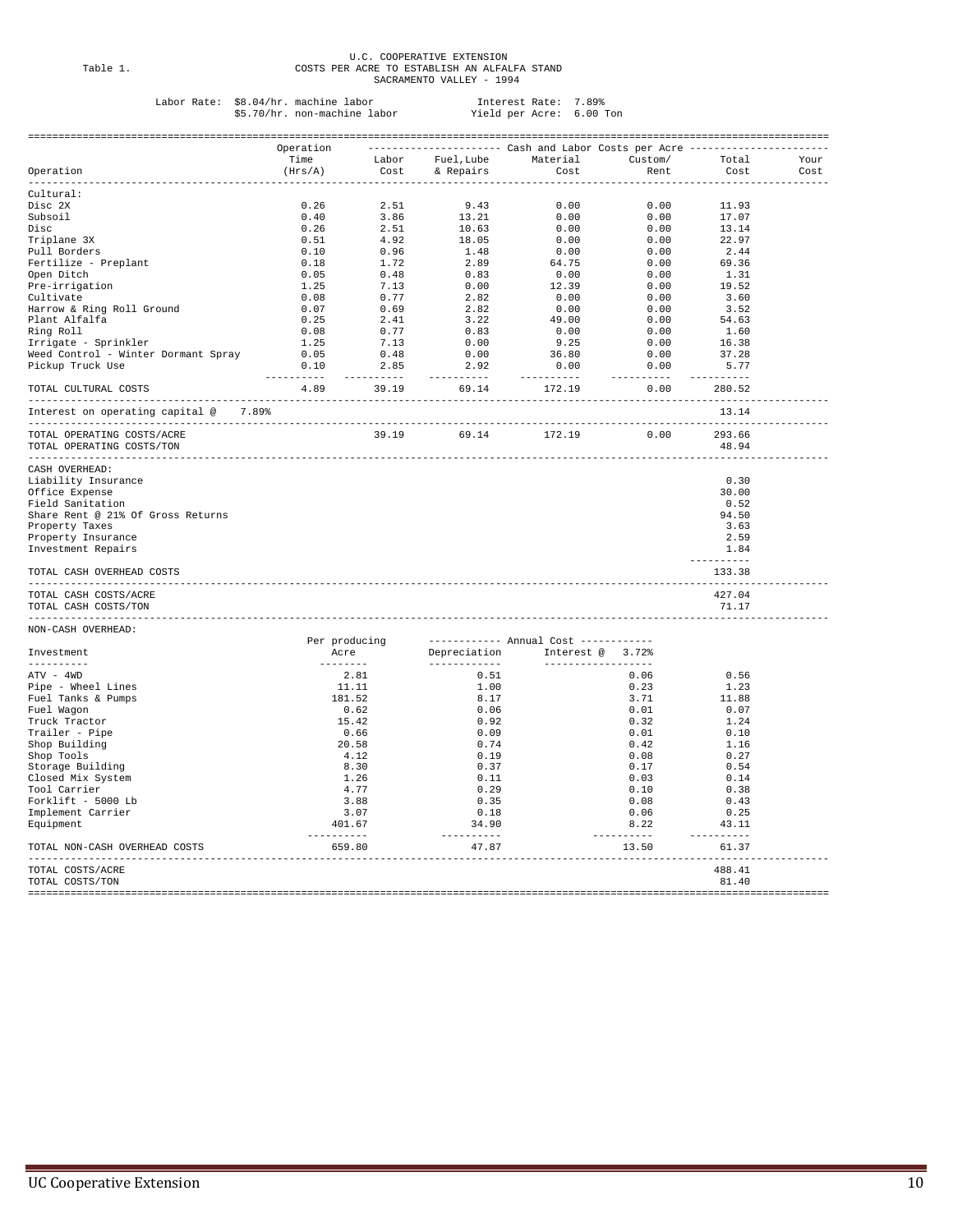## U.C. COOPERATIVE EXTENSION Table 2. COSTS AND RETURNS PER ACRE TO ESTABLISH AN ALFALFA STAND SACRAMENTO VALLEY - 1994

## Labor Rate: \$8.04/hr. machine labor Interest Rate: 7.89% \$5.70/hr. non-machine labor

|                                                            |                                             |                                  |           | Price or Value or Your |  |
|------------------------------------------------------------|---------------------------------------------|----------------------------------|-----------|------------------------|--|
|                                                            | Quantity/Acre Unit Cost/Unit Cost/Acre Cost |                                  |           |                        |  |
| OPERATING COSTS                                            |                                             |                                  |           |                        |  |
| Fertilizer:                                                |                                             |                                  |           |                        |  |
| $18 - 46 - 0$                                              | 200.00 Lb                                   |                                  |           | $0.15$ 30.00           |  |
| Popcorn Sulfur                                             | 250.00 Lb                                   |                                  |           | 0.139 34.75            |  |
| Irrigation:                                                |                                             |                                  |           |                        |  |
| Water                                                      |                                             | 1.17 AcFt                        | 18.50     | 21.65                  |  |
| Seed:                                                      |                                             |                                  |           |                        |  |
| Alfalfa Seed                                               | 20.00                                       | Lb                               |           | 2.45 49.00             |  |
| Herbicide:                                                 |                                             |                                  |           |                        |  |
| Envy                                                       |                                             | 6.50 Pint                        |           | 4.41 28.67             |  |
| Gramoxone Extra                                            |                                             | 1.50 Pint                        | 5.42 8.13 |                        |  |
| Labor (machine)                                            |                                             | 3.10 Hrs<br>2.50 Hrs<br>0.84 Gal | 8.04      | 24.94                  |  |
| Labor (non-machine)                                        |                                             |                                  | 5.70      | 14.25                  |  |
| $Fuel - Gas$                                               |                                             |                                  | 1.17      | 0.98                   |  |
| Fuel - Diesel                                              | 28.65 Gal                                   |                                  |           | 0.85 24.36             |  |
| Lube                                                       |                                             |                                  |           | 3.80                   |  |
| Machinery repair                                           |                                             |                                  |           | 40.00                  |  |
| Interest on operating capital @ 7.89%                      |                                             |                                  |           | 13.14<br>----------    |  |
| TOTAL OPERATING COSTS/ACRE                                 |                                             |                                  |           | 293.66                 |  |
| TOTAL OPERATING COSTS/TON                                  |                                             |                                  |           | 48.94                  |  |
| ---------------------------<br>CASH OVERHEAD COSTS:        |                                             |                                  |           |                        |  |
| Liability Insurance                                        |                                             |                                  |           | 0.30                   |  |
| Office Expense                                             |                                             |                                  |           | 30.00                  |  |
| Field Sanitation                                           |                                             |                                  |           | 0.52                   |  |
| Share Rent @ 21%                                           |                                             |                                  |           | 94.50                  |  |
| Property Taxes                                             |                                             |                                  |           | 3.63                   |  |
| Property Insurance                                         |                                             |                                  |           | 2.59                   |  |
| Investment Repairs                                         |                                             |                                  |           | 1.84                   |  |
| TOTAL CASH OVERHEAD COSTS/ACRE<br>________________________ |                                             | ------------------               |           | .<br>133.38            |  |
| TOTAL CASH COSTS/ACRE                                      |                                             |                                  |           | 427.04                 |  |
| TOTAL CASH COSTS/TON                                       |                                             |                                  |           | 71.17                  |  |
|                                                            |                                             |                                  |           |                        |  |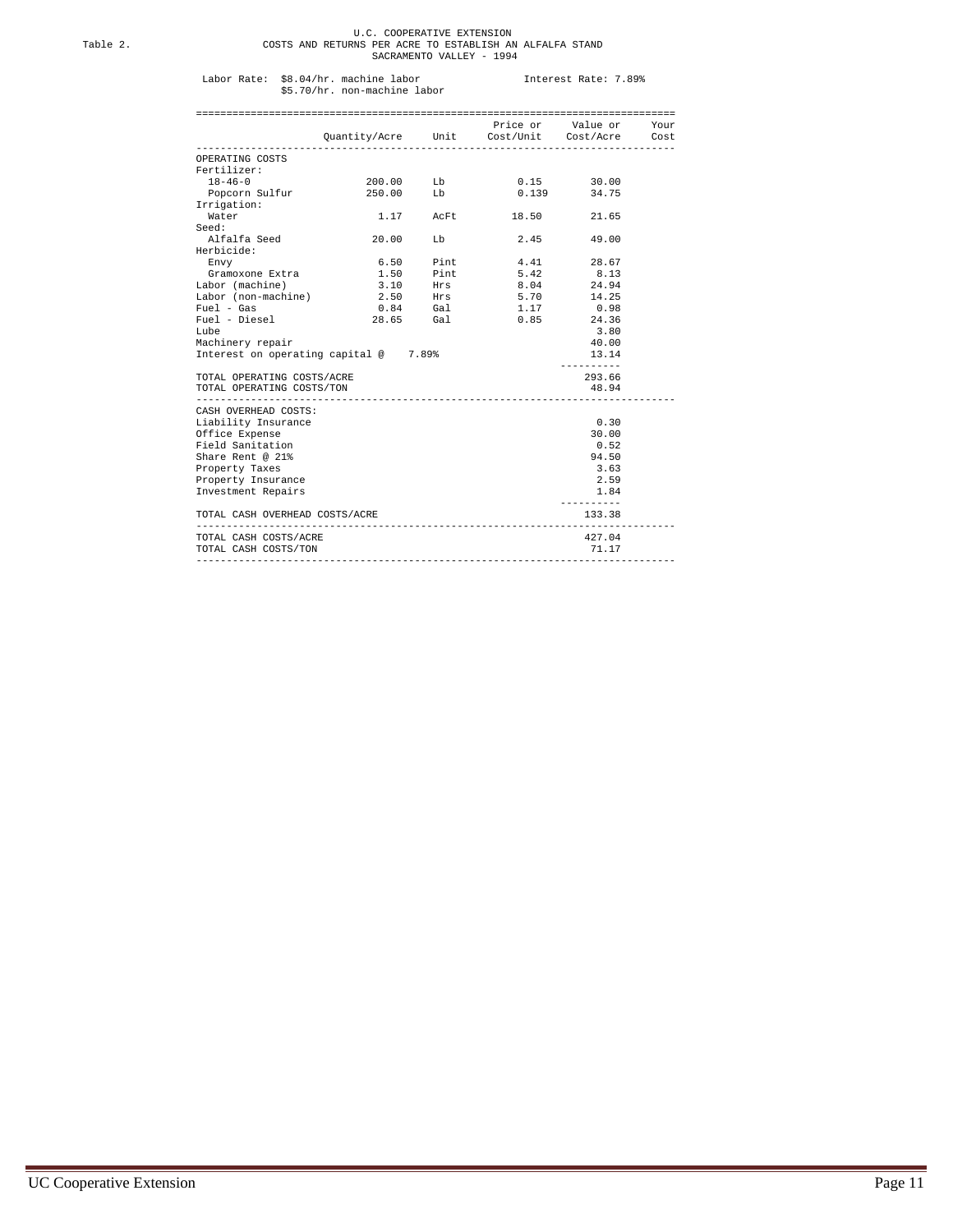| n              |              |
|----------------|--------------|
| ۰.<br>۰.<br>., | -<br>۰.<br>× |

## U.C. COOPERATIVE EXTENSION<br>Table 3. MONTHLY CASH COSTS PER ACRE TO ESTABLISH AN ALFALFA STAND<br>SACRAMENTO VALLEY - 1994

| Beginning SEP 93                  | SEP    | OCT   | <b>NOV</b> | DEC  | JAN         | FEB  | MAR                             | APR  | MAY           | JUN  | JUL  | AUG  | TOTAL       |
|-----------------------------------|--------|-------|------------|------|-------------|------|---------------------------------|------|---------------|------|------|------|-------------|
| Ending AUG 94                     | 93     | 93    | 93         | 93   | 94          | 94   | 94                              | 94   | 94            | 94   | 94   | 94   |             |
| Cultural:                         |        |       |            |      |             |      |                                 |      |               |      |      |      |             |
| Disc 2X                           | 11.93  |       |            |      |             |      |                                 |      |               |      |      |      | 11.93       |
| Subsoil                           | 17.07  |       |            |      |             |      |                                 |      |               |      |      |      | 17.07       |
| Disc                              | 13.14  |       |            |      |             |      |                                 |      |               |      |      |      | 13.14       |
| Triplane 3X                       | 22.97  |       |            |      |             |      |                                 |      |               |      |      |      | 22.97       |
| Pull Borders                      | 2.44   |       |            |      |             |      |                                 |      |               |      |      |      | 2.44        |
| Fertilize - Preplant              | 69.36  |       |            |      |             |      |                                 |      |               |      |      |      | 69.36       |
| Open Ditch                        | 1.31   |       |            |      |             |      |                                 |      |               |      |      |      | 1.31        |
| 19.52<br>Pre-irrigation           |        |       |            |      |             |      |                                 |      |               |      |      |      | 19.52       |
| Cultivate                         | 3.60   |       |            |      |             |      |                                 |      |               |      |      |      | 3.60        |
| Harrow & Ring Roll Ground         |        | 3.52  |            |      |             |      |                                 |      |               |      |      |      | 3.52        |
| Plant Alfalfa                     |        | 54.63 |            |      |             |      |                                 |      |               |      |      |      | 54.63       |
| Ring Roll                         |        | 1.60  |            |      |             |      |                                 |      |               |      |      |      | 1.60        |
| Irrigate - Sprinkler              |        | 16.38 |            |      |             |      |                                 |      |               |      |      |      | 16.38       |
| Weed Control - Winter Dormant     |        |       |            |      | 37.28       |      |                                 |      |               |      |      |      | 37.28       |
| Pickup Truck Use                  | 0.72   | 0.72  | 0.72       | 0.72 | 0.72        | 0.72 | 0.72                            | 0.72 |               |      |      |      | 5.77        |
| TOTAL CULTURAL COSTS              | 162.06 | 76.85 | 0.72       | 0.72 | 38.00       | 0.72 | 0.72<br>----------------------  | 0.72 |               |      |      |      | 280.52      |
| Interest on oper. capital         | 1.07   | 1.57  | 1.58       | 1.58 | 1.83        | 1.83 | 1.84<br>_______________________ | 1.84 |               |      |      |      | 13.14       |
| TOTAL OPERATING COSTS/ACRE 163.13 |        | 78.42 | 2.30       | 2.30 | 39.83       | 2.56 | 2.56                            | 2.57 |               |      |      |      | 293.66      |
| TOTAL OPERATING COSTS/TON         | 27.19  | 13.07 | 0.38       | 0.38 | 6.64        | 0.43 | 0.43                            | 0.43 |               |      |      |      | 48.94       |
| OVERHEAD:                         |        |       |            |      |             |      |                                 |      |               |      |      |      |             |
| Liability Insurance               |        |       |            |      | 0.30        |      |                                 |      |               |      |      |      | 0.30        |
| Office Expense                    | 3.75   | 3.75  | 3.75       | 3.75 | 3.75        | 3.75 | 3.75                            | 3.75 |               |      |      |      | 30.00       |
| Field Sanitation                  |        |       |            |      | 0.52        |      |                                 |      |               |      |      |      | 0.52        |
| Share Rent @ 21%                  |        |       |            |      | 94.50       |      |                                 |      |               |      |      |      | 94.50       |
| Property Taxes                    |        |       |            |      | 1.81        |      |                                 |      |               |      | 1.81 |      | 3.63        |
| Property Insurance                |        |       |            |      | 1.29        |      |                                 |      |               |      | 1.29 |      | 2.59        |
| Investment Repairs                | 0.15   | 0.15  | 0.15       | 0.15 | 0.15        | 0.15 | 0.15                            | 0.15 | 0.15          | 0.15 | 0.15 | 0.15 | 1.84        |
| TOTAL CASH OVERHEAD COSTS         | 3.90   | 3.90  | 3.90       |      | 3.90 102.33 | 3.90 | 3.90                            | 3.90 | 0.15<br>----- | 0.15 | 3.26 |      | 0.15 133.38 |
| TOTAL CASH COSTS/ACRE             | 167.03 | 82.33 | 6.20       |      | 6.21 142.16 | 6.46 | 6.46                            | 6.47 | 0.15          | 0.15 | 3.26 | 0.15 | 427.04      |
| TOTAL CASH COSTS/TON              | 27.84  | 13.72 | 1.03       | 1.03 | 23.69       | 1.08 | 1.08                            | 1.08 | 0.03          | 0.03 | 0.54 | 0.03 | 71.17       |
|                                   |        |       |            |      |             |      |                                 |      |               |      |      |      |             |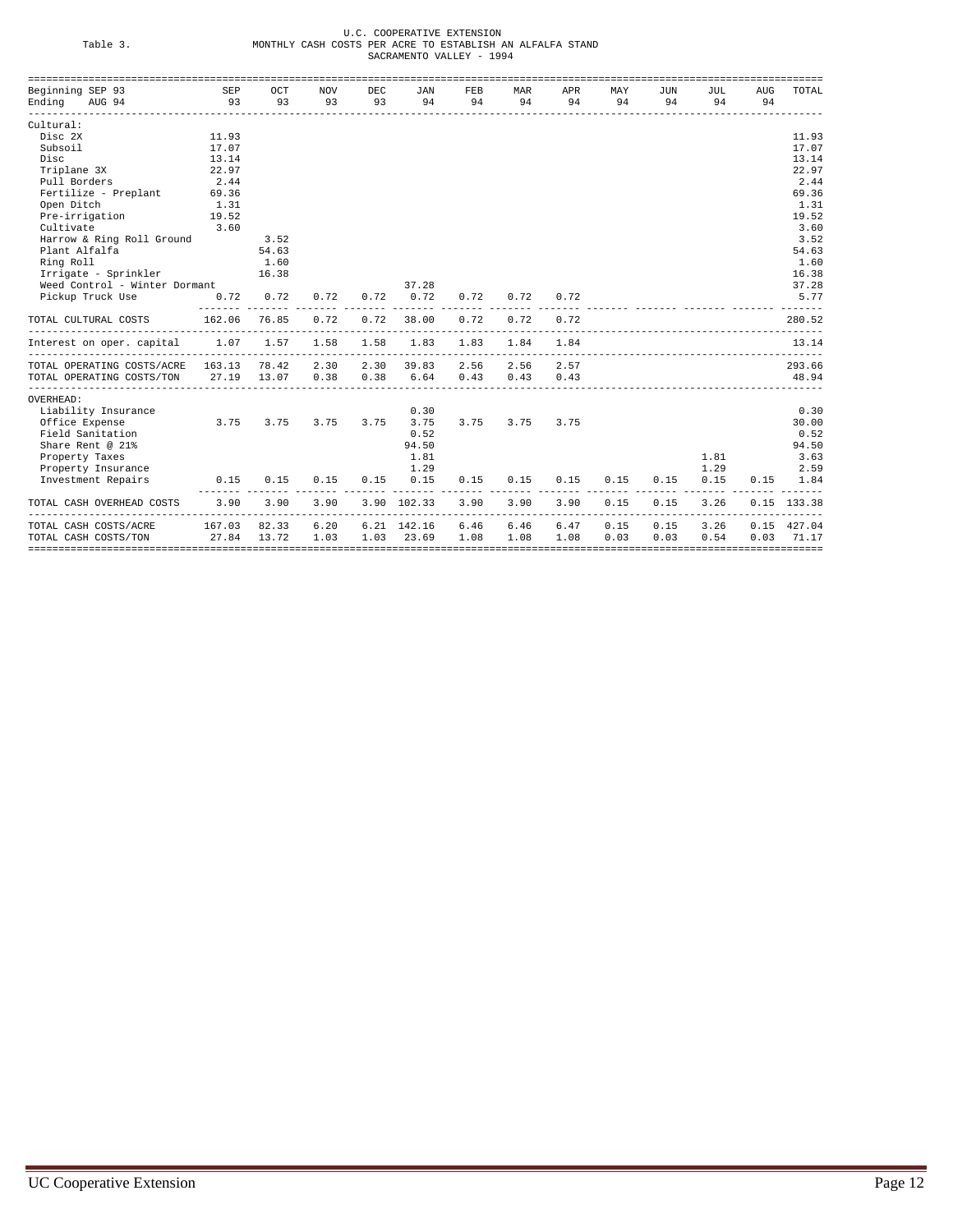## U.C. COOPERATIVE EXTENSION Table 4. COSTS PER ACRE TO PRODUCE ALFALFA HAY SACRAMENTO VALLEY - 1994

## Labor Rate: \$8.04/hr. machine labor Interest Rate: 7.89% \$5.70/hr. non-machine labor Yield per Acre: 8.00 Ton

|                                                                                                                                                                                                                                       | Operation                      |                      | -------------------- Cash and Labor Costs per Acre ------------- |             |                                             |                         |                       |      |
|---------------------------------------------------------------------------------------------------------------------------------------------------------------------------------------------------------------------------------------|--------------------------------|----------------------|------------------------------------------------------------------|-------------|---------------------------------------------|-------------------------|-----------------------|------|
|                                                                                                                                                                                                                                       | Time                           |                      | Labor Fuel, Lube Material Custom/                                |             |                                             |                         | Total                 | Your |
| Operation<br>----------                                                                                                                                                                                                               | (Hrs/A)<br>------------------- |                      | Cost & Repairs<br>----------------------------                   |             | Cost<br>--------                            | Rent<br>- - - - - - - - | Cost.<br>--------     | Cost |
| Cultural:                                                                                                                                                                                                                             |                                |                      |                                                                  |             |                                             |                         |                       |      |
|                                                                                                                                                                                                                                       |                                |                      |                                                                  |             |                                             |                         | 32.61                 |      |
|                                                                                                                                                                                                                                       |                                |                      |                                                                  |             |                                             |                         | 13.38                 |      |
|                                                                                                                                                                                                                                       |                                |                      |                                                                  |             |                                             |                         | 36.72                 |      |
|                                                                                                                                                                                                                                       |                                |                      |                                                                  |             |                                             |                         |                       |      |
|                                                                                                                                                                                                                                       |                                |                      |                                                                  |             |                                             |                         | 10.62                 |      |
|                                                                                                                                                                                                                                       |                                |                      |                                                                  |             |                                             |                         | 4.34                  |      |
|                                                                                                                                                                                                                                       |                                |                      |                                                                  |             |                                             |                         | 123.50                |      |
|                                                                                                                                                                                                                                       |                                |                      |                                                                  |             |                                             |                         | 7.66                  |      |
|                                                                                                                                                                                                                                       |                                |                      |                                                                  |             |                                             |                         | 47.28                 |      |
|                                                                                                                                                                                                                                       |                                |                      |                                                                  |             |                                             |                         | 4.14                  |      |
| Cultural:<br>Weed Control - Dormant - 40% Of Acreage 0.08 0.77 0.00 12.61 0.00<br>Insect Control - Weevils 0.00 0.00 0.00 12.61 0.00<br>Insect Control - Weevils 0.00 0.00 0.00 27.34 9.38<br>Rodent Control - Weevils 0.27 4.18 0.56 |                                |                      |                                                                  |             |                                             | 0.00                    | 4.33                  |      |
| TOTAL CULTURAL COSTS                                                                                                                                                                                                                  | -----------<br>9.73            | -----------<br>62.27 | -----------<br>10.02                                             | ----------- | 199.18                                      | -----------<br>13.13    | ----------<br>284.60  |      |
| ______________________________________<br>Harvest:                                                                                                                                                                                    |                                |                      |                                                                  |             |                                             |                         |                       |      |
|                                                                                                                                                                                                                                       | 0.00                           | 0.00                 | 0.00                                                             |             | 0.00                                        | 59.50                   | 59.50                 |      |
| Swath & Rake 7X                                                                                                                                                                                                                       |                                |                      |                                                                  |             |                                             |                         |                       |      |
| Bale Hay 7X                                                                                                                                                                                                                           |                                |                      | $0.00$ $0.00$ $0.00$ $0.00$ $0.00$                               |             | $\begin{array}{c} 0.00 \\ 0.00 \end{array}$ | 87.50                   | 87.50                 |      |
| Roadside Hay 7X                                                                                                                                                                                                                       |                                | ----------           | ----------                                                       | ----------- |                                             | 28.00                   | 28.00<br>----------   |      |
| TOTAL HARVEST COSTS<br>-----------------------------------                                                                                                                                                                            |                                |                      | $0.00$ $0.00$ $0.00$                                             | 0.00        |                                             | 175.00                  | 175.00<br>----------  |      |
| Interest on operating capital @ 7.89%                                                                                                                                                                                                 |                                |                      | ------------------------                                         |             |                                             |                         | 2.17                  |      |
| TOTAL OPERATING COSTS/ACRE                                                                                                                                                                                                            |                                |                      | 62.27 10.02                                                      |             | 199.18                                      | 188.13                  | 461.76                |      |
| TOTAL OPERATING COSTS/TON                                                                                                                                                                                                             |                                |                      |                                                                  |             |                                             |                         | 57.72                 |      |
| CASH OVERHEAD:                                                                                                                                                                                                                        |                                |                      |                                                                  |             |                                             |                         |                       |      |
| Liability Insurance                                                                                                                                                                                                                   |                                |                      |                                                                  |             |                                             |                         | 0.43                  |      |
| Office Expense                                                                                                                                                                                                                        |                                |                      |                                                                  |             |                                             |                         | 43.50                 |      |
| Field Sanitation                                                                                                                                                                                                                      |                                |                      |                                                                  |             |                                             |                         | 0.75                  |      |
|                                                                                                                                                                                                                                       |                                |                      |                                                                  |             |                                             |                         | 151.20                |      |
| Share Rent @ 21% Of Gross Returns                                                                                                                                                                                                     |                                |                      |                                                                  |             |                                             |                         |                       |      |
| Property Taxes                                                                                                                                                                                                                        |                                |                      |                                                                  |             |                                             |                         | 5.42                  |      |
| Property Insurance                                                                                                                                                                                                                    |                                |                      |                                                                  |             |                                             |                         | 3.87                  |      |
| Investment Repairs                                                                                                                                                                                                                    |                                |                      |                                                                  |             |                                             |                         | 2.73                  |      |
| TOTAL CASH OVERHEAD COSTS                                                                                                                                                                                                             |                                |                      |                                                                  |             |                                             |                         | ----------<br>207.91  |      |
| TOTAL CASH COSTS/ACRE                                                                                                                                                                                                                 |                                |                      |                                                                  |             |                                             |                         | 669.67                |      |
| TOTAL CASH COSTS/TON                                                                                                                                                                                                                  |                                |                      |                                                                  |             |                                             |                         | 83.71                 |      |
|                                                                                                                                                                                                                                       |                                |                      |                                                                  |             |                                             |                         |                       |      |
| NON-CASH OVERHEAD:                                                                                                                                                                                                                    |                                | Per producing        | ----------- Annual Cost ------------                             |             |                                             |                         |                       |      |
| Investment                                                                                                                                                                                                                            |                                | Acre                 | Depreciation Interest @ 3.72%                                    |             |                                             |                         |                       |      |
|                                                                                                                                                                                                                                       | ---------                      |                      | ______________                                                   |             |                                             | -------------------     |                       |      |
| Alfalfa Stand Establishment                                                                                                                                                                                                           |                                | 427.00               | 106.75                                                           |             |                                             | 7.94                    | 114.69                |      |
| Fuel Tanks & Pumps                                                                                                                                                                                                                    |                                | 45.38                | 2.04                                                             |             |                                             | 0.93                    | 2.97                  |      |
| Fuel Wagon                                                                                                                                                                                                                            |                                | 0.90                 | 0.08                                                             |             |                                             | 0.02                    | 0.10                  |      |
| Shop Building                                                                                                                                                                                                                         |                                | 29.84                | 1.07                                                             |             |                                             | 0.61                    | 1.68                  |      |
| Shop Tools                                                                                                                                                                                                                            |                                | 5.97                 | 0.27                                                             |             |                                             | 0.12                    | 0.39                  |      |
|                                                                                                                                                                                                                                       |                                |                      |                                                                  |             |                                             |                         |                       |      |
| Storage Building                                                                                                                                                                                                                      |                                | 12.04                | 0.54                                                             |             |                                             | 0.25                    | 0.79                  |      |
| ATV - 4WD                                                                                                                                                                                                                             |                                | 4.07                 | 0.73                                                             |             |                                             | 0.08                    | 0.82                  |      |
| Closed Mix System                                                                                                                                                                                                                     |                                | 1.82                 | 0.16                                                             |             |                                             | 0.04                    | 0.20                  |      |
| Tool Carrier                                                                                                                                                                                                                          |                                | 6.92                 | 0.42                                                             |             |                                             | 0.14                    | 0.56                  |      |
| Forklift - 5000 lb                                                                                                                                                                                                                    |                                | 28.15                | 2.53                                                             |             |                                             | 0.58                    | 3.11                  |      |
| Implement Carrier                                                                                                                                                                                                                     |                                | 3.43                 | 0.21                                                             |             |                                             | 0.07                    | 0.28                  |      |
| Equipment                                                                                                                                                                                                                             |                                | 458.97               | 45.87                                                            |             |                                             | 9.39                    | 55.26                 |      |
| TOTAL NON-CASH OVERHEAD COSTS                                                                                                                                                                                                         | -----------<br>1024.50         |                      | -----------<br>160.68<br>-------------------                     |             |                                             | __________<br>20.17     | -----------<br>180.85 |      |
| TOTAL COSTS/ACRE                                                                                                                                                                                                                      |                                |                      |                                                                  |             |                                             |                         | 850.52                |      |
| TOTAL COSTS/TON                                                                                                                                                                                                                       |                                |                      |                                                                  |             |                                             |                         | 106.31                |      |
|                                                                                                                                                                                                                                       |                                |                      |                                                                  |             |                                             |                         |                       |      |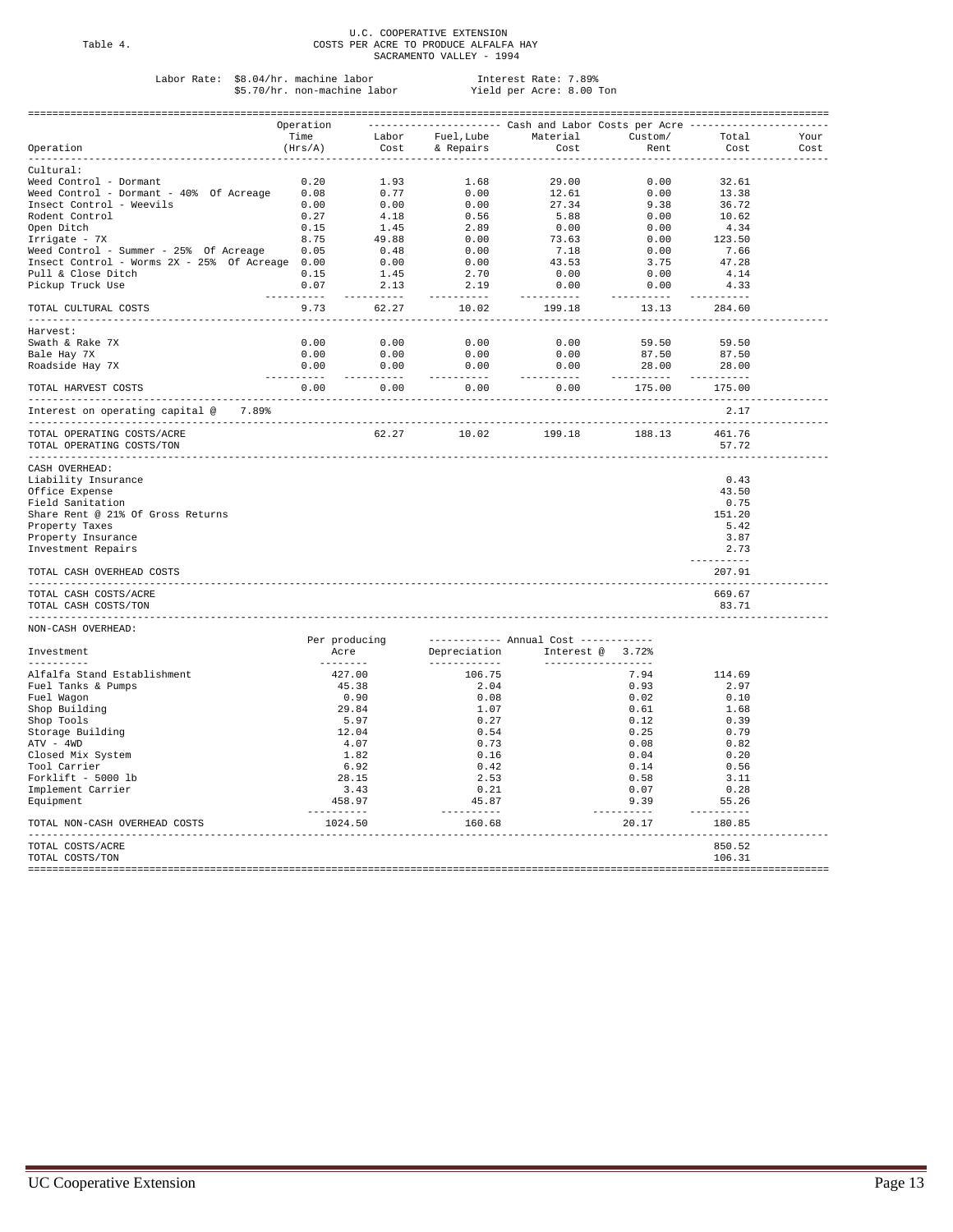## U.C. COOPERATIVE EXTENSION Table 5. COSTS AND RETURNS PER ACRE TO PRODUCE ALFALFA HAY SACRAMENTO VALLEY - 1994

## Labor Rate: \$8.04/hr. machine labor Interest Rate: 7.89% \$5.70/hr. non-machine labor

|                                       | Price or Walue or Your<br>Quantity/Acre Unit Cost/Unit Cost/Acre Cost |                                                                |                                                                                                  |                                                     |  |
|---------------------------------------|-----------------------------------------------------------------------|----------------------------------------------------------------|--------------------------------------------------------------------------------------------------|-----------------------------------------------------|--|
|                                       |                                                                       |                                                                |                                                                                                  |                                                     |  |
|                                       |                                                                       |                                                                |                                                                                                  |                                                     |  |
| GROSS RETURNS                         |                                                                       |                                                                |                                                                                                  |                                                     |  |
| Alfalfa                               |                                                                       |                                                                | 8.00 Ton 90.00 720.00                                                                            |                                                     |  |
|                                       |                                                                       |                                                                |                                                                                                  | ----------                                          |  |
| TOTAL GROSS RETURNS FOR ALFALFA       |                                                                       |                                                                |                                                                                                  | 720.00                                              |  |
|                                       |                                                                       |                                                                |                                                                                                  |                                                     |  |
| OPERATING COSTS                       |                                                                       |                                                                |                                                                                                  |                                                     |  |
| Herbicide:<br>Treflan TR-10           | 20.00                                                                 | Lb                                                             |                                                                                                  |                                                     |  |
|                                       |                                                                       |                                                                | 1.45                                                                                             | 29.00                                               |  |
| Velpar L<br>Poast                     | 1.20                                                                  | 1.20 Pint<br>0.38 Pint                                         | $10.51$<br>$18.90$                                                                               | 12.61                                               |  |
|                                       |                                                                       |                                                                |                                                                                                  | 7.18                                                |  |
| Insecticide:                          |                                                                       |                                                                |                                                                                                  |                                                     |  |
| Pounce 3.2 EC                         |                                                                       | $\begin{array}{ccc} 6.00 & 0z \\ 1.50 & \text{Lb} \end{array}$ | 1.97                                                                                             | 11.82                                               |  |
| Imidan 50W                            |                                                                       |                                                                | 5.02                                                                                             | 7.53                                                |  |
| Malathion 8 Spray                     |                                                                       |                                                                | $\begin{tabular}{lcccc} 1.50 & Pint & 5.33 & 8.00 \\ 3.00 & Lb & 14.51 & 43.53 \\ \end{tabular}$ |                                                     |  |
| Javelin WG                            |                                                                       |                                                                |                                                                                                  |                                                     |  |
| Custom:                               |                                                                       |                                                                |                                                                                                  |                                                     |  |
| Air Application                       |                                                                       |                                                                | 7.50                                                                                             | 13.13                                               |  |
| Swath & Rake                          |                                                                       |                                                                | 8.50                                                                                             | 59.50                                               |  |
| Bale Hay                              |                                                                       | 1.75 Acre<br>7.00 Ton<br>7.00 Ton                              | 12.50                                                                                            | 87.50                                               |  |
| Roadside Hay                          |                                                                       | 7.00 Ton                                                       | 4.00                                                                                             | 28.00                                               |  |
| Rodenticide:                          |                                                                       |                                                                |                                                                                                  |                                                     |  |
| Rodent Bait                           |                                                                       | $2.00$ Lb                                                      | 2.94                                                                                             | 5.88                                                |  |
| Irrigation:                           |                                                                       |                                                                |                                                                                                  |                                                     |  |
| Water                                 |                                                                       |                                                                |                                                                                                  |                                                     |  |
| Labor (machine)                       |                                                                       |                                                                |                                                                                                  |                                                     |  |
| Labor (non-machine)                   |                                                                       |                                                                |                                                                                                  |                                                     |  |
| Fuel - Gas                            |                                                                       |                                                                |                                                                                                  |                                                     |  |
| Fuel - Diesel                         |                                                                       | 3.16 Gal                                                       | 0.85                                                                                             | 2.69                                                |  |
| Lube                                  |                                                                       |                                                                |                                                                                                  | 0.51                                                |  |
| Machinery repair                      |                                                                       |                                                                |                                                                                                  | 6.09                                                |  |
| Interest on operating capital @ 7.89% |                                                                       |                                                                |                                                                                                  | 2.17                                                |  |
|                                       |                                                                       |                                                                |                                                                                                  | ----------                                          |  |
| TOTAL OPERATING COSTS/ACRE            |                                                                       |                                                                |                                                                                                  | 461.76                                              |  |
| TOTAL OPERATING COSTS/TON             |                                                                       |                                                                |                                                                                                  | 57.72                                               |  |
|                                       |                                                                       |                                                                |                                                                                                  | --------------                                      |  |
| NET RETURNS ABOVE OPERATING COSTS     |                                                                       |                                                                |                                                                                                  | 258.24                                              |  |
|                                       |                                                                       |                                                                |                                                                                                  |                                                     |  |
| CASH OVERHEAD COSTS:                  |                                                                       |                                                                |                                                                                                  |                                                     |  |
| Liability insurance                   |                                                                       |                                                                |                                                                                                  | 0.43                                                |  |
| Office Expense                        |                                                                       |                                                                |                                                                                                  | 43.50                                               |  |
| Field Sanitation                      |                                                                       |                                                                |                                                                                                  | 0.75                                                |  |
| Share Rent @ 21% Of Gross Returns     |                                                                       |                                                                |                                                                                                  | 151.20                                              |  |
| Property Taxes                        |                                                                       |                                                                |                                                                                                  | 5.42                                                |  |
| Property Insurance                    |                                                                       |                                                                |                                                                                                  | 3.87                                                |  |
| Investment Repairs                    |                                                                       |                                                                |                                                                                                  | 2.73                                                |  |
| TOTAL CASH OVERHEAD COSTS/ACRE        |                                                                       |                                                                |                                                                                                  | ----------<br>207.91<br>. _ _ _ _ _ _ _ _ _ _ _ _ _ |  |
| TOTAL CASH COSTS/ACRE                 |                                                                       |                                                                |                                                                                                  | 669.67                                              |  |
| TOTAL CASH COSTS/TON                  |                                                                       |                                                                |                                                                                                  | 83.71                                               |  |
|                                       |                                                                       |                                                                |                                                                                                  |                                                     |  |
|                                       |                                                                       |                                                                |                                                                                                  |                                                     |  |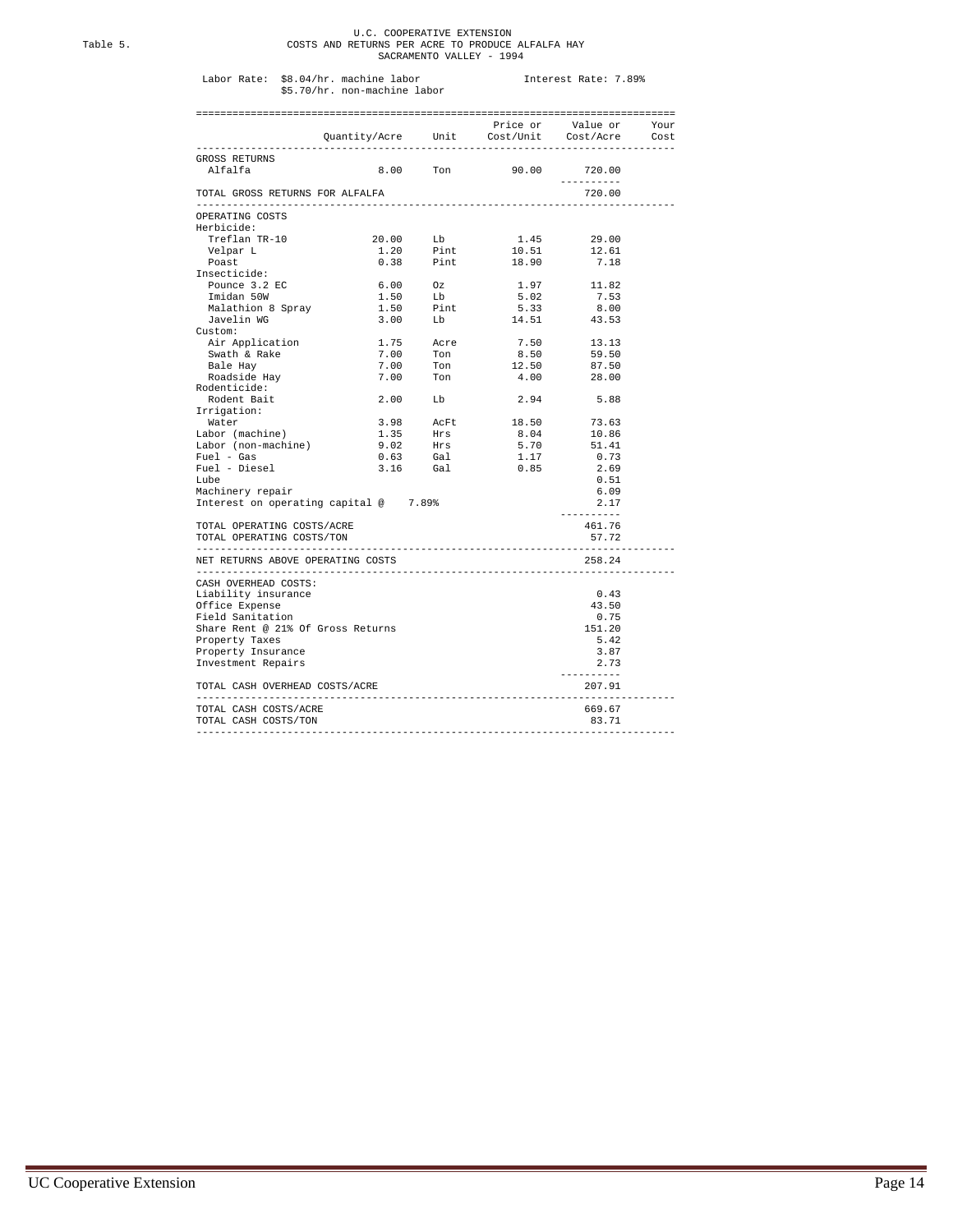## U.C. COOPERATIVE EXTENSION<br>Table 6. MONTHLY CASH COSTS PER ACRE TO PRODUCE ALFALFA HAY<br>SACRAMENTO VALLEY - 1994

| Beginning JAN 94                 | JAN                    | FEB  | MAR   | APR               | MAY   | JUN   | JUL   | AUG         | SEP   | OCT                                  | <b>NOV</b> | DEC  | TOTAL         |
|----------------------------------|------------------------|------|-------|-------------------|-------|-------|-------|-------------|-------|--------------------------------------|------------|------|---------------|
| DEC 94<br>Ending                 | 94                     | 94   | 94    | 94                | 94    | 94    | 94    | 94          | 94    | 94                                   | 94         | 94   |               |
| Cultural:                        |                        |      |       |                   |       |       |       |             |       |                                      |            |      |               |
| Weed Control - Dormant           | 32.61                  |      |       |                   |       |       |       |             |       |                                      |            |      | 32.61         |
| Weed Control - Dormant 40% 13.38 |                        |      |       |                   |       |       |       |             |       |                                      |            |      | 13.38         |
| Insect Control - Weevils         |                        |      | 36.72 |                   |       |       |       |             |       |                                      |            |      | 36.72         |
| Rodent Control                   |                        |      | 10.62 |                   |       |       |       |             |       |                                      |            |      | 10.62         |
| Open Ditch                       |                        |      |       | 4.34              |       |       |       |             |       |                                      |            |      | 4.34          |
| Irrigate - 7X                    |                        |      |       | 17.86             | 17.86 | 17.86 |       | 34.23 17.86 | 17.86 |                                      |            |      | 123.51        |
| Weed Control - Summer 25%        |                        |      |       |                   |       | 7.66  |       |             |       |                                      |            |      | 7.66          |
| Insect Control - Armyworm 25%    |                        |      |       |                   |       |       | 23.64 | 23.64       |       |                                      |            |      | 47.28         |
| Pull & Close Ditch               |                        |      |       |                   |       |       |       |             | 4.14  |                                      |            |      | 4.14          |
| Pickup Truck Use                 | 0.36                   | 0.36 | 0.36  | 0.36              | 0.36  | 0.36  | 0.36  | 0.36        | 0.36  | 0.36                                 | 0.36       | 0.36 | 4.33          |
| TOTAL CULTURAL COSTS             | 46.35                  | 0.36 | 47.70 | 22.55             | 18.22 | 25.88 | 58.23 | 41.86       | 22.36 | <br>0.36                             | 0.36       |      | 0.36 284.60   |
| Harvest:                         |                        |      |       |                   |       |       |       |             |       |                                      |            |      |               |
| Swath & Rake 7X                  |                        |      |       | 8.50              | 8.50  | 8.50  | 8.50  | 8.50        | 17.00 |                                      |            |      | 59.50         |
| Bale Hay 7X                      |                        |      |       | 12.50             | 12.50 | 12.50 |       | 12.50 12.50 | 25.00 |                                      |            |      | 87.50         |
| Roadside Hay 7X                  |                        |      |       | 4.00              | 4.00  | 4.00  | 4.00  | 4.00        | 8.00  |                                      |            |      | 28.00         |
| TOTAL HARVEST COSTS              |                        |      |       | 25.00             | 25.00 | 25.00 | 25.00 | 25.00       | 50.00 | _____ _______ _______ _______ ______ |            |      | 175.00        |
| Interest on oper. capital 0.30   |                        | 0.31 | 0.62  | 0.93              |       |       |       |             |       |                                      |            |      | 2.17          |
| TOTAL OPERATING COSTS/ACRE       | 46.66                  | 0.67 | 48.33 | 48.49             | 43.22 | 50.88 | 83.23 | 66.86       | 72.36 | 0.36                                 | 0.36       |      | 0.36 461.76   |
| TOTAL OPERATING COSTS/TON        | 5.83                   | 0.08 | 6.04  | 6.06              | 5.40  | 6.36  | 10.40 | 8.36        | 9.05  | 0.05                                 | 0.05       | 0.05 | 57.72         |
|                                  |                        |      |       |                   |       |       |       |             |       |                                      |            |      |               |
| OVERHEAD:                        |                        |      |       |                   |       |       |       |             |       |                                      |            |      |               |
| Liability Insurance              | 0.43                   |      |       |                   |       |       |       |             |       |                                      |            |      | 0.43          |
| Office Expense                   | 4.83                   | 4.83 |       | 4.83 4.83<br>0.75 | 4.83  | 4.83  | 4.83  | 4.83        | 4.83  |                                      |            |      | 43.50         |
| Field Sanitation                 |                        |      |       |                   |       |       |       |             |       |                                      |            |      | 0.75          |
| Share Rent @ 21%                 |                        |      |       | 151.20            |       |       |       |             |       |                                      |            |      | 151.20        |
| Property Taxes                   | 2.71                   |      |       |                   |       |       | 2.71  |             |       |                                      |            |      | 5.42          |
| Property Insurance               | 1.93                   |      |       |                   |       |       | 1.93  |             |       |                                      |            |      | 3.87          |
| Investment Repairs               | 0.23<br><b>LELLLLL</b> | 0.23 | 0.23  | 0.23              | 0.23  | 0.23  | 0.23  | 0.23        | 0.23  | 0.23                                 | 0.23       | 0.23 | 2.73          |
| TOTAL CASH OVERHEAD COSTS        | 10.14                  | 5.06 |       | 5.06 157.01       | 5.06  | 5.06  | 9.70  | 5.06        | 5.06  | 0.23                                 | 0.23       |      | $0.23$ 207.91 |
| TOTAL CASH COSTS/ACRE            | 56.80                  | 5.73 | 53.39 | 205.50            | 48.28 | 55.94 | 92.93 | 71.92       | 77.42 | 0.59                                 | 0.59       | 0.59 | 669.67        |
| TOTAL CASH COSTS/TON             | 7.10                   | 0.72 | 6.67  | 25.69             | 6.03  | 6.99  | 11.62 | 8.99        | 9.68  | 0.07                                 | 0.07       | 0.07 | 83.71         |
|                                  |                        |      |       |                   |       |       |       |             |       |                                      |            |      |               |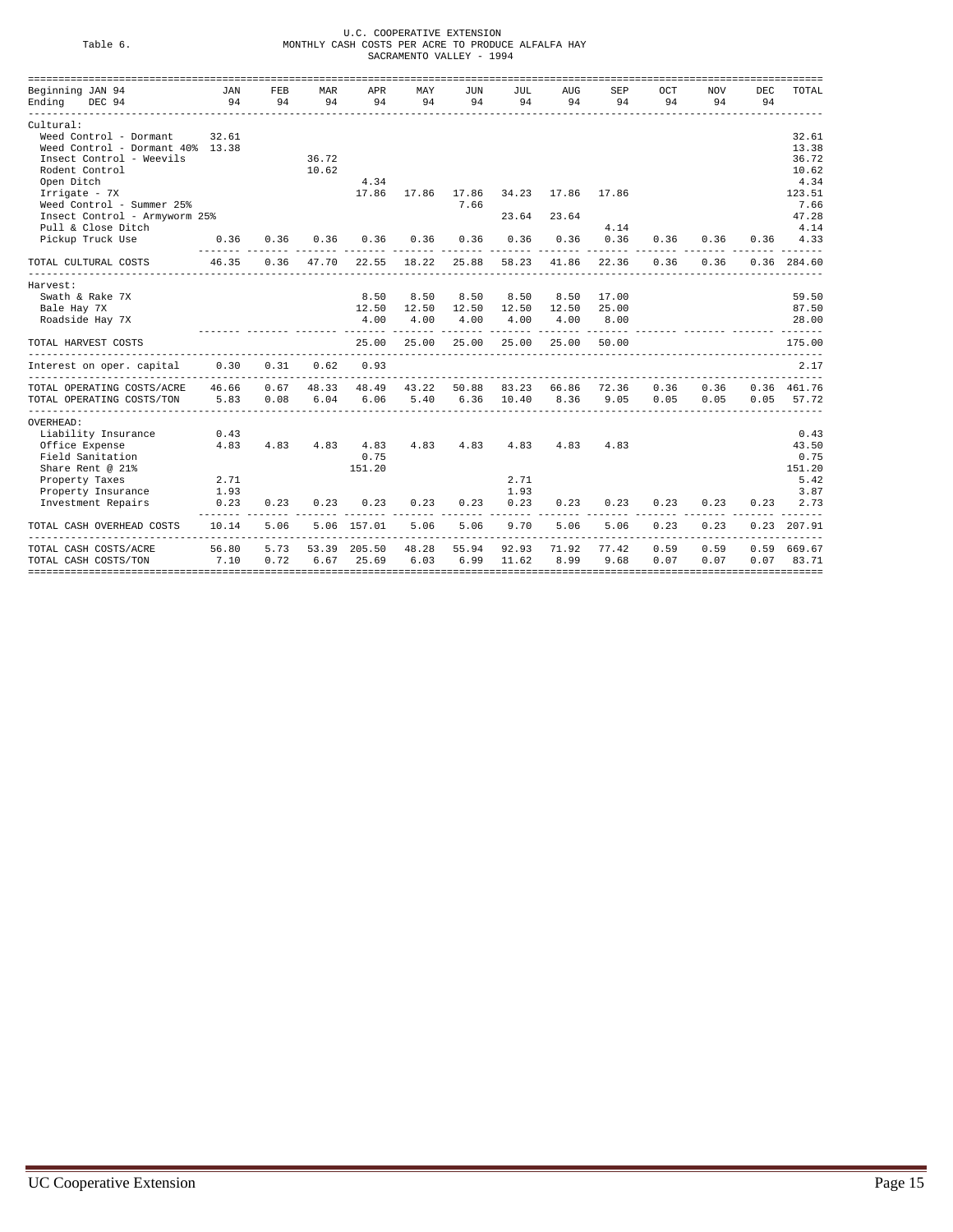|          | U.C. COOPERATIVE EXTENSION                                           |
|----------|----------------------------------------------------------------------|
| Table 7. | WHOLE FARM ANNUAL EQUIPMENT, INVESTMENT, AND BUSINESS OVERHEAD COSTS |
|          | SACRAMENTO VALLEY - 1994                                             |

ANNUAL EQUIPMENT COSTS

|                                                   |         |                | Non-Cash Over. |           |          | Cash Overhead |           |
|---------------------------------------------------|---------|----------------|----------------|-----------|----------|---------------|-----------|
|                                                   |         | Yrs            | Depre-         |           | Insur-   |               |           |
| Yr<br>Description                                 | Price   | Life           | ciation        | Interest  | ance     | Taxes         | Total     |
| EQUIPMENT FOR ESTABLISHMENT YEARS ONLY:           |         |                |                |           |          |               |           |
| 94 110 HP 2WD Tractor                             | 68,010  | 10             | 6,120.90       | 1,391.48  | 266.70   | 374.06        | 8,153.14  |
| 94 250 HP Crawler                                 | 166,238 | 10             | 14,961.40      | 3,401.23  | 651.90   | 914.31        | 19,928.84 |
| 94 Brillion Seeder                                | 7,668   | 7              | 985.86         | 156.89    | 30.07    | 42.17         | 1,214.99  |
| 94 Disc - Border                                  | 916     | 15             | 54.93          | 18.75     | 3.59     | 5.04          | 82.31     |
| 94 Disc - Offset 26'                              | 21,033  | 15             | 1,262.00       | 430.33    | 82.48    | 115.68        | 1,890.49  |
| 94 Disc - Stubble 14'                             | 11,326  | 15             | 679.53         | 231.74    | 44.42    | 62.30         | 1,017.99  |
| 94 Harrow - Spike 32'                             | 9,323   | 15             | 559.40         | 190.74    | 36.56    | 51.28         | 837.98    |
| 94 Ringroller - 32'                               | 8,211   | 15             | 492.67         | 168.00    | 32.20    | 45.16         | 738.03    |
| 94 Subsoiler - 8'                                 | 4,572   | 15             | 274.33         | 93.54     | 17.93    | 25.15         | 410.95    |
| 94 Triplane - 16'                                 | 18,769  | 10             | 1,689.20       | 384.02    | 73.60    | 103.23        | 2,250.05  |
| Subtotal:                                         | 316,066 |                | 27,080.22      | 6,466.72  | 1,239.45 | 1,738.38      | 36,524.77 |
| EQUIPMENT FOR PRODUCTION YEARS ONLY:              |         |                |                |           |          |               |           |
| 94 130 HP 2WD Tractor                             | 81,793  | 10             | 7,361.40       | 1,673.48  | 320.75   | 449.86        | 9,805.49  |
| 94 Bait Applicator                                | 2.045   | 12             | 153.33         | 41.85     | 8.02     | 11.25         | 214.45    |
| 94 Rear Blade - 8'                                | 1,834   | 15             | 110.07         | 37.52     | 7.19     | 10.08         | 164.86    |
| Subtotal:                                         | 85,672  |                | 7,624.80       | 1,752.85  | 335.96   | 471.19        | 10,184.80 |
| EQUIPMENT FOR ESTABLISHMENT AND PRODUCTION YEARS: |         |                |                |           |          |               |           |
| 94 62 HP 2WD Tractor                              | 29,060  | 10             | 2,615.40       | 594.57    | 113.96   | 159.83        | 3,483.76  |
| 94 ATV & Pull Sprayer                             | 9,413   | 10             | 847.20         | 192.58    | 36.91    | 51.77         | 1,128.46  |
| 94 Pickup - 1/2 Ton                               | 13,125  | 7              | 1,687.43       | 268.55    | 51.47    | 72.19         | 2,079.64  |
| 94 Pickup - 3/4 Ton                               | 16,698  | $\overline{7}$ | 2,146.86       | 341.64    | 65.48    | 91.84         | 2,645.82  |
| 94 Spinner Spreader                               | 1,915   | 10             | 172.30         | 39.19     | 7.51     | 10.53         | 229.53    |
| 94 Truck - 2 Ton                                  | 23,200  | 7              | 2,982.86       | 474.67    | 90.98    | 127.60        | 3,676.11  |
| 94 V-Ditcher                                      | 4.505   | 15             | 270.27         | 92.18     | 17.67    | 24.78         | 404.90    |
| Subtotal:                                         | 97,916  |                | 10,722.32      | 2,003.38  | 383.98   | 538.54        | 13,648.22 |
| <b>TOTAL</b>                                      | 499,654 |                | 45,427.34      | 10,222.95 | 1,959.39 | 2,748.11      | 60,357.79 |
| 60% of New Cost *                                 | 299,792 |                | 27,256.40      | 6,133.77  | 1,175.63 | 1,648.87      | 36,214.67 |

\* Used to reflect a mix of new and used equipment.

#### ANNUAL INVESTMENT COSTS

|                    |             |                                  |     |         | - Non-Cash Over. - ------ Cash Overhead ------ |        |        |               |          |
|--------------------|-------------|----------------------------------|-----|---------|------------------------------------------------|--------|--------|---------------|----------|
|                    |             |                                  | Yrs |         | Depre- Insur-                                  |        |        |               |          |
| Υr                 | Description | Price Life ciation Interest ance |     |         |                                                |        |        | Taxes Repairs | Total    |
| INVESTMENT         |             |                                  |     |         |                                                |        |        |               |          |
| $ATV - 4WD$        |             | 8150                             | .5  | 1467.00 | 166.75                                         | 31.96  | 44.82  | 108.00        | 1818.53  |
| Closed Mix System  |             | 3649                             | 10  | 328.40  | 74.66                                          | 14.31  | 20.07  | 202.00        | 639.44   |
| Forklift - 5000 Lb |             | 11261                            | 10  | 1013.50 | 230.40                                         | 44.16  | 61.94  | 563.00        | 1913.00  |
| Fuel Tanks & Pumps |             | 18152                            | 20  | 816.85  | 371.39                                         | 71.18  | 99.84  | 59.00         | 1418.26  |
| Fuel Wagon         |             | 1808                             | 10  | 162.70  | 37.00                                          | 7.09   | 9.94   | 51.50         | 268.23   |
| Implement Carrier  |             | 8915                             | 15  | 534.87  | 182.41                                         | 34.96  | 49.04  | 446.00        | 1247.28  |
| Pipe - Wheel Lines |             | 32207                            | 10  | 2898.60 | 658.96                                         | 126.30 | 177.14 | 249.00        | 4110.00  |
| Shop Building      |             | 59682                            | 25  | 2148.56 | 1221.09                                        | 234.04 | 328.25 | 596.00        | 4527.94  |
| Shop Tools         |             | 11936                            | 20  | 537.10  | 244.22                                         | 46.81  | 65.65  | 119.00        | 1012.78  |
| Storage Building   |             | 24076                            | 20  | 1083.40 | 492.60                                         | 94.42  | 132.42 | 241.00        | 2043.84  |
| Tool Carrier       |             | 13835                            | 15  | 830.07  | 283.07                                         | 54.26  | 76.09  | 691.00        | 1934.49  |
| Trailer - Pipe     |             | 1925                             | 7   | 247.43  | 39.39                                          | 7.55   | 10.59  | 55.00         | 359.96   |
| Truck Tractor      |             | 44704                            | 15  | 2682.27 | 914.64                                         | 175.31 | 245.87 | 309.00        | 4327.09  |
| TOTAL INVESTMENT   |             |                                  |     |         | 240300 14750.75 4916.58 942.35 1321.66 3689.50 |        |        |               | 25620.84 |

#### ANNUAL BUSINESS OVERHEAD COSTS

| Description                       | Units/<br>Farm | Unit | Price/<br>Unit | Total<br>Cost |
|-----------------------------------|----------------|------|----------------|---------------|
|                                   |                |      |                |               |
| Field Sanitation                  | 2900.00        | Acre | 0.52           | 1508.00       |
| Liability Insurance               | 2900.00        | Acre | 0.30           | 870.00        |
| Office Expense                    | 2900.00        | Acre | 30.00          | 87000.00      |
| Share Rent @ 21% Of Gross Returns | 100.00         | Acre | 94.50          | 9450.00       |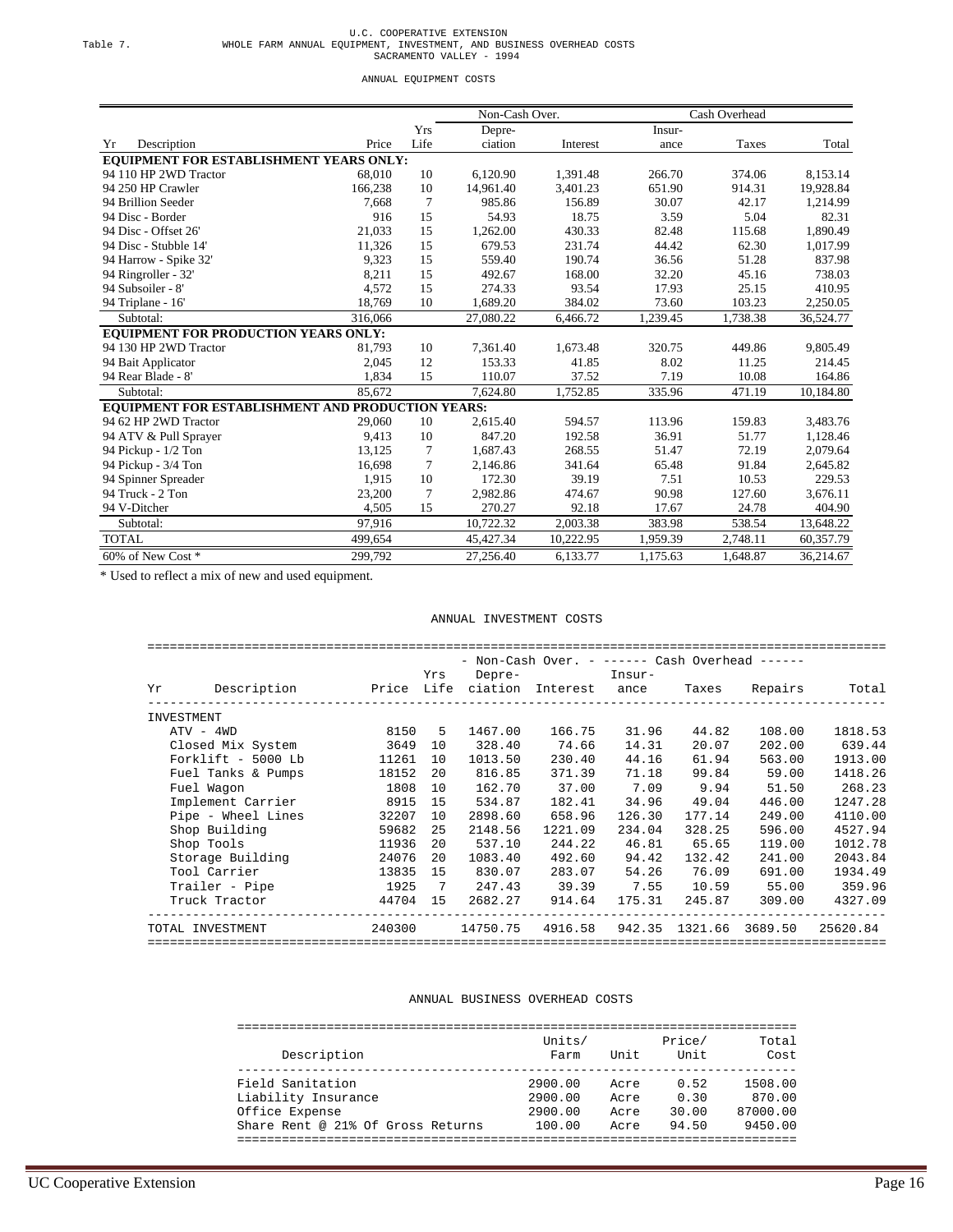## U.C. COOPERATIVE EXTENSION<br>Table 8. Hourly Equipment Costs<br>SACRAMENTO VALLEY - 1994

|                              | Actual |        | $-$ Non-Cash Over.- - Cash Overhead - -------- Operating --------                                             |      |      |               |                          |       |           |  |
|------------------------------|--------|--------|---------------------------------------------------------------------------------------------------------------|------|------|---------------|--------------------------|-------|-----------|--|
|                              | Hours  | Depre- | Express Theory of The Theory of The Theory of The Theory of The Theory of The Theory of The Theory of The The |      |      |               | Fuel &                   | Total | Total     |  |
| Yr Description               | Used   |        | ciation Interest ance                                                                                         |      |      |               | Taxes Repairs Lube Oper. |       | Costs/Hr. |  |
| 94 110 HP 2WD Tractor 1199.1 |        | 5.10   | 1.16                                                                                                          | 0.22 |      |               | $0.31$ 6.80 6.24         | 13.04 | 19.84     |  |
| 94 130 HP 2WD Tractor 132.0  |        | 55.77  | 12.68                                                                                                         | 2.43 |      | $3.41$ $8.18$ | 7.37                     | 15.55 | 89.83     |  |
| 94 250 HP Crawler 1199.0     |        | 12.48  | 2.84                                                                                                          | 0.54 | 0.76 | 13.85         | 14.18                    | 28.03 | 44.65     |  |
| 94 62 HP 2WD Tractor         | 1200.3 | 2.18   | 0.50                                                                                                          | 0.09 | 0.13 | 2.91          | 2.98                     | 5.89  | 8.79      |  |
| 94 ATV & Pull Sprayer 200.0  |        | 4.24   | 0.96                                                                                                          | 0.18 | 0.26 | 0.00          | 0.00                     | 0.00  | 5.64      |  |
| 94 Bait Applicator           | 109.6  | 1.40   | 0.38                                                                                                          | 0.07 | 0.10 | 2.05          | 0.00                     | 2.05  | 4.01      |  |
| 94 Brillion Seeder           | 171.0  | 5.77   | 0.92                                                                                                          | 0.18 | 0.25 | 6.40          | 0.00                     | 6.40  | 13.51     |  |
| 94 Disc - Border             | 166.0  | 0.33   | 0.11                                                                                                          | 0.02 | 0.03 | 0.44          | 0.00                     | 0.44  | 0.94      |  |
| 94 Disc - Offset 26'         | 166.0  | 7.60   | 2.59                                                                                                          | 0.50 | 0.70 | 10.07         | 0.00                     | 10.07 | 21.46     |  |
| 94 Disc - Stubble 14'        | 166.0  | 4.09   | 1.40                                                                                                          | 0.27 | 0.38 | 5.42          | 0.00                     | 5.42  | 11.55     |  |
| 94 Harrow - Spike 32'        | 165.2  | 3.39   | 1.15                                                                                                          | 0.22 | 0.31 | 4.46          | 0.00                     | 4.46  | 9.53      |  |
| 94 Pickup - 1/2 Ton          | 284.8  | 5.92   | 0.94                                                                                                          | 0.18 | 0.25 | 3.97          | 3.36                     | 7.33  | 14.63     |  |
| 94 Pickup - $3/4$ Ton        | 284.8  | 7.54   | 1.20                                                                                                          | 0.23 | 0.32 | 5.05          | 4.04                     | 9.09  | 18.38     |  |
| 94 Rear Blade - 8' 60.0      |        | 1.83   | 0.63                                                                                                          | 0.12 | 0.17 | 0.88          | 0.00                     | 0.88  | 3.63      |  |
| 94 Ringroller - 32'          | 165.2  | 2.98   | 1.02                                                                                                          | 0.19 | 0.27 | 3.93          | 0.00                     | 3.93  | 8.40      |  |
| 94 Spinner Spreader          | 119.8  | 1.44   | 0.33                                                                                                          | 0.06 | 0.09 | 1.92          | 0.00                     | 1.92  | 3.84      |  |
| 94 Subsoiler - 8'            | 166.0  | 1.65   | 0.56                                                                                                          | 0.11 | 0.15 | 2.19          | 0.00                     | 2.19  | 4.67      |  |
| $94$ Triplane - $16'$        | 250.0  | 6.76   | 1.54                                                                                                          | 0.29 | 0.41 | 4.55          | 0.00                     | 4.55  | 13.55     |  |
| 94 Truck - $2$ Ton           | 284.8  | 10.47  | 1.67                                                                                                          | 0.32 | 0.45 | 9.29          | 4.04                     | 13.33 | 26.24     |  |
| 94 V-Ditcher                 | 166.0  | 1.63   | 0.56                                                                                                          | 0.11 | 0.15 | 2.16          | 0.00                     | 2.16  | 4.60      |  |